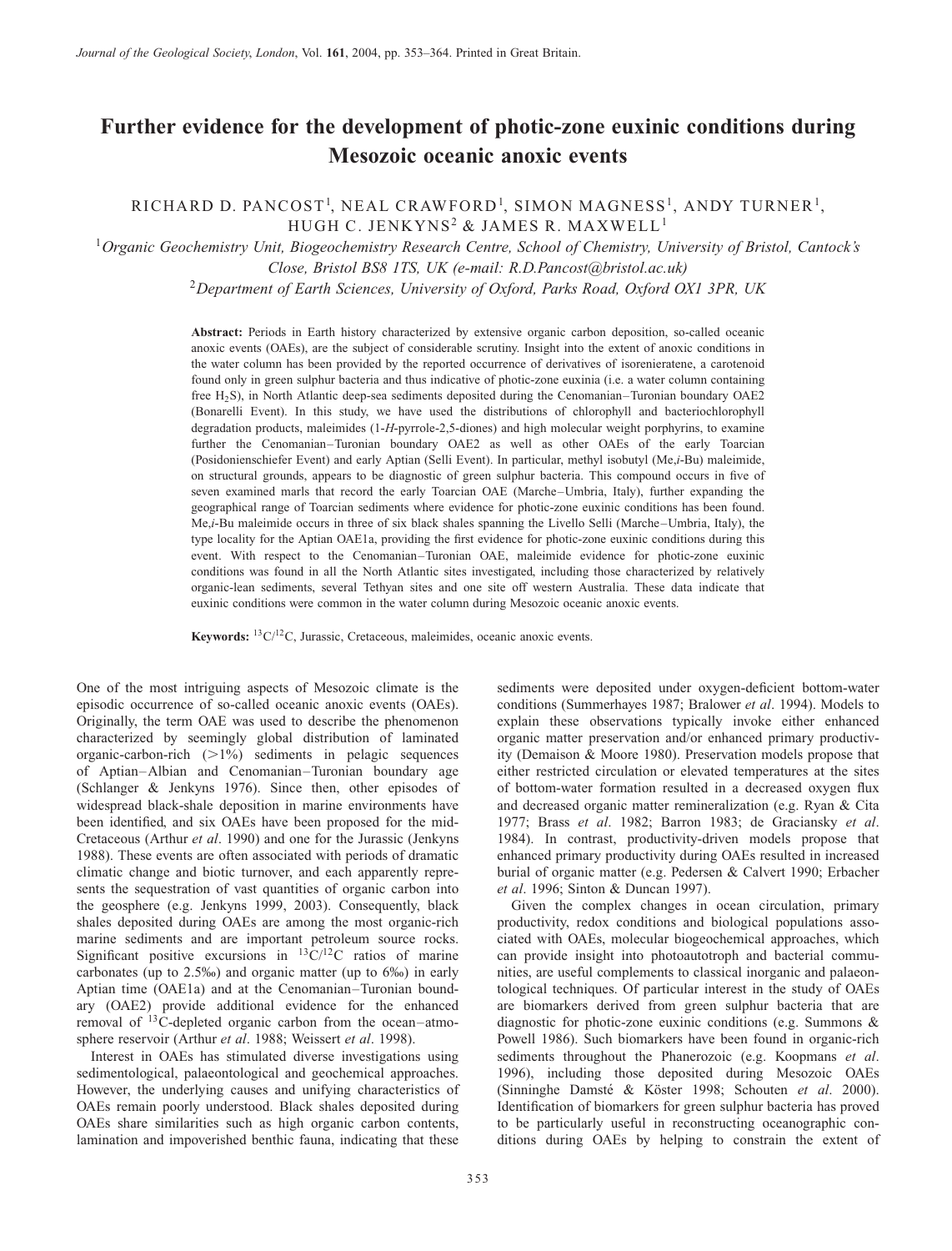<span id="page-1-0"></span>water-column redox variations. Here, we expand on such analyses using maleimides (1-H-pyrrole-2,5-diones), degradation products of tetrapyrrole pigments that can be diagnostic of specific photoautrophic organisms, including green sulphur bacteria.

## The origin of maleimides

Maleimides in geological samples derive from the degradation of chlorophylls, the predominant light-harvesting compounds in photoautotrophic organisms. The most abundant chlorophyll, Chl a, is present in all photosynthetic eukaryotes and cyanobacteria, whereas the anoxygenic prokaryotes typically contain bacteriochlorophyll (Bchl) a or, less commonly, Bchl b (e.g. [Keely &](#page-10-0) Maxwell 1993, and references therein). Bchls  $c$ ,  $d$  and  $e$  (Fig. 1, I) in marine settings are largely restricted to the Chlorobiaceae, the photosynthetic green sulphur bacteria. The Chlorobiaceae are of particular interest because they require both light and free hydrogen sulphide [\(van Gemerden](#page-11-0) & Mas 1995), and diagenetic products of their lipids are diagnostic for the specific conditions of photic-zone euxinia (e.g. [Summons & P](#page-11-0)owell 1986). Specific concentrations of hydrogen sulphide are difficult to ascertain; green sulphur bacteria can apparently live at relatively low hydrogen sulphide concentrations ( $\leq 1 \mu M$ ) as long as O<sub>2</sub> is absent and light is available (e.g[. Repeta](#page-10-0) et al. 1989).

Although most chlorophyll is degraded to lower molecular weight colourless products [\(Brown](#page-9-0) et al. 1990), a small proportion can undergo transformation to yield sedimentary porphyrins, which have a fully aromatic tetrapyrrole ring structure and exist as mainly nickel or vanadyl complexes. Such porphyrins can serve as useful tracers for ancient photoautotropic communities, with certain high-molecular-weight porphyrins apparently deriving from Bchls  $c$ ,  $d$  and  $e$ . However, difficulties associated with identifying specific components in complex mixtures (e.g. [Turner](#page-11-0) 1998) complicate the use of porphyrins as biomarkers for green sulphur bacteria and, in this paper, porphyrins are used to complement interpretations based on maleimides. Maleimides (1- H-pyrrole-2,5-diones) can be obtained from treatment of chlorins or porphyrins with an oxidizing agent, by photoxidation or autoxidation in ancient depositional settings or oxidation during sample storage (P. Adam, pers. comm.). Analyses of geological materials utilizing various porphyrin oxidation schemes [\(Hodgson](#page-10-0) et al. 1971; [Quirke](#page-10-0) et al. 1980) or examination of solvent-extractable (free) maleimides [\(Grice](#page-10-0) et al. 1996) resulted in the identification of a suite of maleimides, including H,H,

Me,Et (IIa), Me,Me (IIb), Et,Et (III), Me,i-Bu (IIc), Me,sec-Bu (IId), Me, $n$ -Bu (IIe), Me, $H$  (IIf), Me, $i$ -Pr (IIg) and Me, $n$ -Pr (IIh) maleimides (where Me is methyl; Et, ethyl; Pr, propyl; i-Pr, isopropyl; Bu, butyl; sec-Bu, secondary butyl; i-Bu, isobutyl). On structural grounds, all of these could be attributed to one or more chlorophylls; for example, Me,Et maleimide, which is particularly abundant in most sediments, probably derives from Chl *a*. Of significance are the Me,*n*-Pr and Me,*i*-Bu components, which, on structural grounds, appear to derive from Bchl  $c, d$  or e. At present, there is no known precursor for Me,i-Bu maleimide other than Bchl  $c, d$  or  $e$ , all of which contain an  $i$ -Bu side chain at C-8. There is, however, an alternative source for Me,n-Pr maleimide: hydrolysis of the C-17 ester in Chl  $a$ , followed by reduction of the resulting  $C_3$  acid substituent [\(Verne-Mismer](#page-11-0) et al. 1986).

Hence, the relative abundances of Me,*i*-Bu maleimides can be used as a proxy for the presence of Chlorobiaceae in ancient water columns and the specific condition of photic-zone euxinia. In addition, because maleimides can be unambiguously linked to precursor chlorophylls or bacteriochlorophylls, their carbonisotopic compositions could be useful in reconstructing changes in the carbon cycle that are often associated with OAEs (e.g. [Arthur](#page-9-0) et al. 1988). Here, we report analyses of maleimide distributions and carbon-isotopic compositions in organic-rich sediments associated with the three most significant Mesozoic oceanic anoxic events: the early Toarcian (Posidonienschiefer Event), the early Aptian (Selli Event; OAE1a), and at the Cenomanian–Turonian boundary (Bonarelli Event; OAE2). Specifically, we illustrate the utility of maleimides in identifying photic-zone euxinia in ancient restricted basins and how this complements other organic geochemical tools (e.g. abundances of isorenieratene degradation products).

#### Methods

#### Sample extraction and fractionation

Powdered sediments (30–250 g) were extracted ( $\times$ 3 or  $\times$ 4) by sonication (20 min) in  $CH_2Cl_2-MeOH$  (9:1, v/v)[. Extracts were fra](#page-10-0)ctionated according to methods published previously (Grice et al. 1997). In short, they were separated by flash chromatography into four fractions, containing: aliphatic hydrocarbons (F1); Ni porphyrins and aromatic hydrocarbons (F2); vanadyl (VO) porphyrins (F3); maleimides (F4). Another stage of flash-column chromatography was used to separate F2 into discrete aromatic and Ni porphyrin fractions and to obtain from F4 a crude maleimide fraction. The latter was purified further by thin layer



Fig. 1. Structures of bacteriochlorophylls  $c$ , d, and  $e$  (I); matelimides (II); including Me,i-Bu maleimide (IIc) diagnostic for green sulphur bacteria; and porphyrins (IV– VII) of which V–VII are diagnostic for green sulphur bacteria.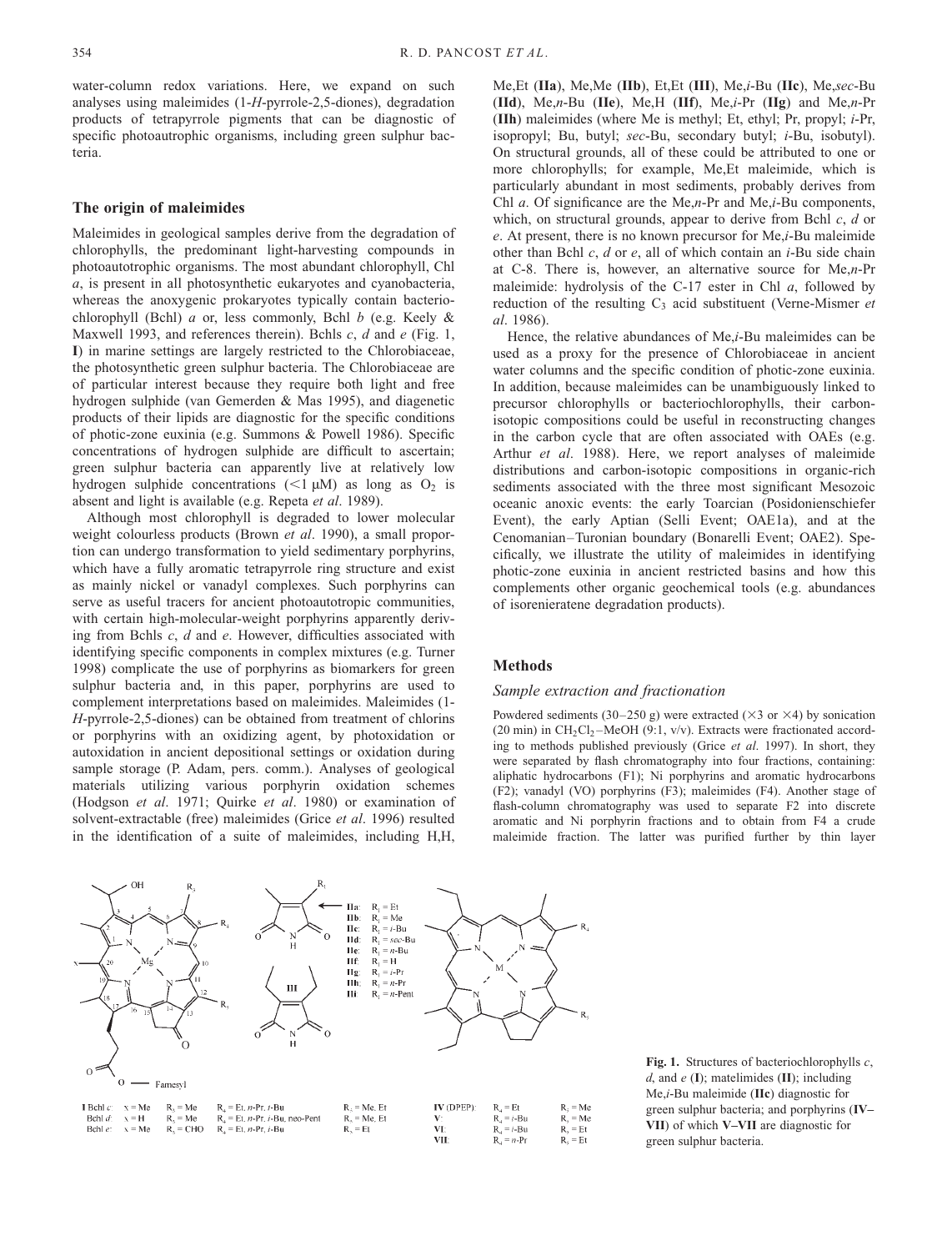chromatography (TLC; modified fro[m Grice](#page-10-0) et al. (1997) and described b[y Pancost](#page-10-0) et al. (2002)).

## Demetallation and oxidation of porphyrins

Demetallation of metalloporphyrins was performed using the method of [Chicarelli \(1985](#page-9-0)) and confirmed by UV–visible spectrophotometry. Resultant free base porphyrins (typically 0.5–1 mg) were oxidized to maleimides by UV light oxidation. The mixture, in 40 ml acetone in a round-bottomed flask carrying a condenser, was irradiated until bleached (typically 12–24 h depending on the amount of starting material) using a Gallenkamp UV lamp (365 nm) with a 125 W bulb. Solvent was removed by rotary evaporation and the maleimides were purified by TLC as outlined above. Porphyrin fractions obtained by flash-column chromatography were identified as Ni, VO or free base species by UV–visible spectrophotometry using a Unicam UV2 spectrophotometer according to the methods of [Chicarelli \(1985\)](#page-9-0). Liquid chromatography–atmospheric pressure-mass spectrometry was performed using a method similar to that of Rosell-Melé et al. (1996) and described b[y Pancost](#page-10-0) et al. (2002).

## Gas chromatography (GC) and gas chromatography–mass spectrometry (GC–MS)

GC and GC–MS methods have been described previously [\(Pancost](#page-10-0) et al. 2002) and were conducted on both derivatized and underivatized maleimides. Underivatized maleimides were analysed using a CPWAX 52 CB column (Chrompack;  $25 \text{ m} \times 0.32 \text{ mm}$  i.d., 0.2  $\mu$ m film) with the following temperature programme:  $40^{\circ}$ C to  $100^{\circ}$ C  $\omega$   $10^{\circ}$ C min<sup>-1</sup> then to 250°C  $@$  4°C min<sup>-1</sup> (isothermal for 25 min). Derivatized maleimides were analysed using a CPSIL 5 column (Chrompack;  $25 \text{ m} \times 0.32 \text{ mm}$ ) i.d., 0.12  $\mu$ m film) with the following temperature programme: 40 $\degree$ C (2 min) to 80°C @ 10°C min<sup>-1</sup> then to 300°C @ 4°C min<sup>-1</sup> (isothermal for 20 min). Identification of the Me,Et and Et,Et components (structures in Fig. [1\)](#page-1-0) was performed by comparison with standards obtained by oxidation of aetioporphyrin III and octaethylporphyrin, respectively. Other maleimides were identified by comparing retention times and mass spectra with those observed b[y Grice](#page-10-0) et al. (1996, 1997).

## Results

### The Toarcian OAE

Lower Toarcian organic-rich black shales are geographically widespread, occurring in Europe, North America, Asia, Japan, Australia and Madagascar [\(Jenkyns 1988; Jenkyns](#page-10-0) et al. 2002). Because of their similarity to Cretaceous black shales, the Toarcian organic-rich sediments are also thought to record an OAE [\(Jenkyns 1985,](#page-10-0) 1988). The event apparently lasted c.

0.5 Ma [\(Jenkyns 1988](#page-10-0)), spanning the falciferum ammonite biozone (specifically, the *exaratum* subzone) and is associated with emplacement of a large igneous province (Pálfy  $&$  Smith 2000; [Jones & Jenky](#page-10-0)ns 2001) and relatively high sea level [\(Haq](#page-10-0) et al. 1987). Toarcian OAE sediments are characterized by a negative followed by a positive excursion in the carbon-isotope composition of organic matter and carbonate [\(Jenkyns & Clay](#page-10-0)ton 1986, 1997; [Hollander](#page-10-0) et al. 1991). The positive excursion is typically ascribed to the burial of  $^{13}$ C-depleted organic matter and the consequential 13C enrichment in surface-water dissolved inorganic carbon. The negative excursion has been attributed to a number of mechanisms, but its occurrence in terrestrial carbon [\(Hesselbo](#page-10-0) et al. 2000; [Beerling](#page-9-0) et al. 2002) indicates that it records a change in the global ocean–atmosphere carbon reservoir. Another characteristic of the Toarcian OAE is the extinction and reduction in diversity of organisms such as bivalves, dinoflagellates, ostracodes, gastropods, foraminifera and ammonites [\(Jenkyns 1985,](#page-10-0) 1988[; Little & Benton](#page-10-0) 1995).

We examined maleimide distributions in dark marls of the Marche–Umbria basin (Valdorbia near Gubbio, Marche–Umbria, Italy), which, during Toarcian times, represented part of the continental margin or proto-continental margin of the Tethys Ocean (Fig. 2). Previous work at this site [\(Jenkyns & Cla](#page-10-0)yton 1986) revealed a positive excursion in carbonate  $\delta^{13}$ C values above the black shales, and complete stratigraphic details have been previously published [\(Monaco](#page-10-0) et al. 1994; [Pettinelli](#page-10-0) et al. 1995). A variety of maleimides is present in VAL1 (lowermost in section) and VAL4–7, including Me, H, Me, Me, Me, Et, Me, i-Pr, Et, Et, Me,n-Pr, Me,i-Bu and Me,n-Bu components. A summary of these data is shown in [Table 1 \(in](#page-3-0) all cases, sample numbers referred to in the text and [Table 1 inc](#page-3-0)rease up-section). Samples VAL2 and VAL3 contain most of the same components but lack Me,i-Bu maleimide. As typically observed, the distributions are dominated by components of phytoplankton origin, i.e. Me,H, Me,Me and Me,Et maleimides. The Me,i-Bu/Me,Et ratio is highest in VAL7 (Fig. [3\)](#page-4-0) and, although the sampling is sparse, there appears to be an up-section increase in the ratio. Similarly, high molecular weight porphyrins (V–VII), inferred to derive from Bchl d or e, are absent from VAL2,3, and their ratios relative to desoxophylloerythroaetioporphyrin (DPEP; IV, derived from Chl a) increase up-section.

In addition, high-molecular-weight porphyrins (V–VII), inferred to derive from Bchl d or e, are present in a variety of other southern and northern European sites. These porphyrins occur in a black shale (total organic carbon (TOC) 3.3%; total

> Fig. 2. Maps showing palaeogeography during the Toarcian OAE (adapted from [Scotese \(2001\)\) a](#page-11-0)nd the location of the Valdorbia site  $($  $\blacktriangle)$ . Also shown are sites where high-molecular-weight porphyrins thought to derive from green sulphur bacteria ( $\bullet$ ) have been recovered in Toarcian sediments.  $\bullet$ , Posidonienschiefer, SW Germany, where high molecular weight porphyrins and derivatives of isorenieratene and chlorobactene have been found.

Europe North America Africa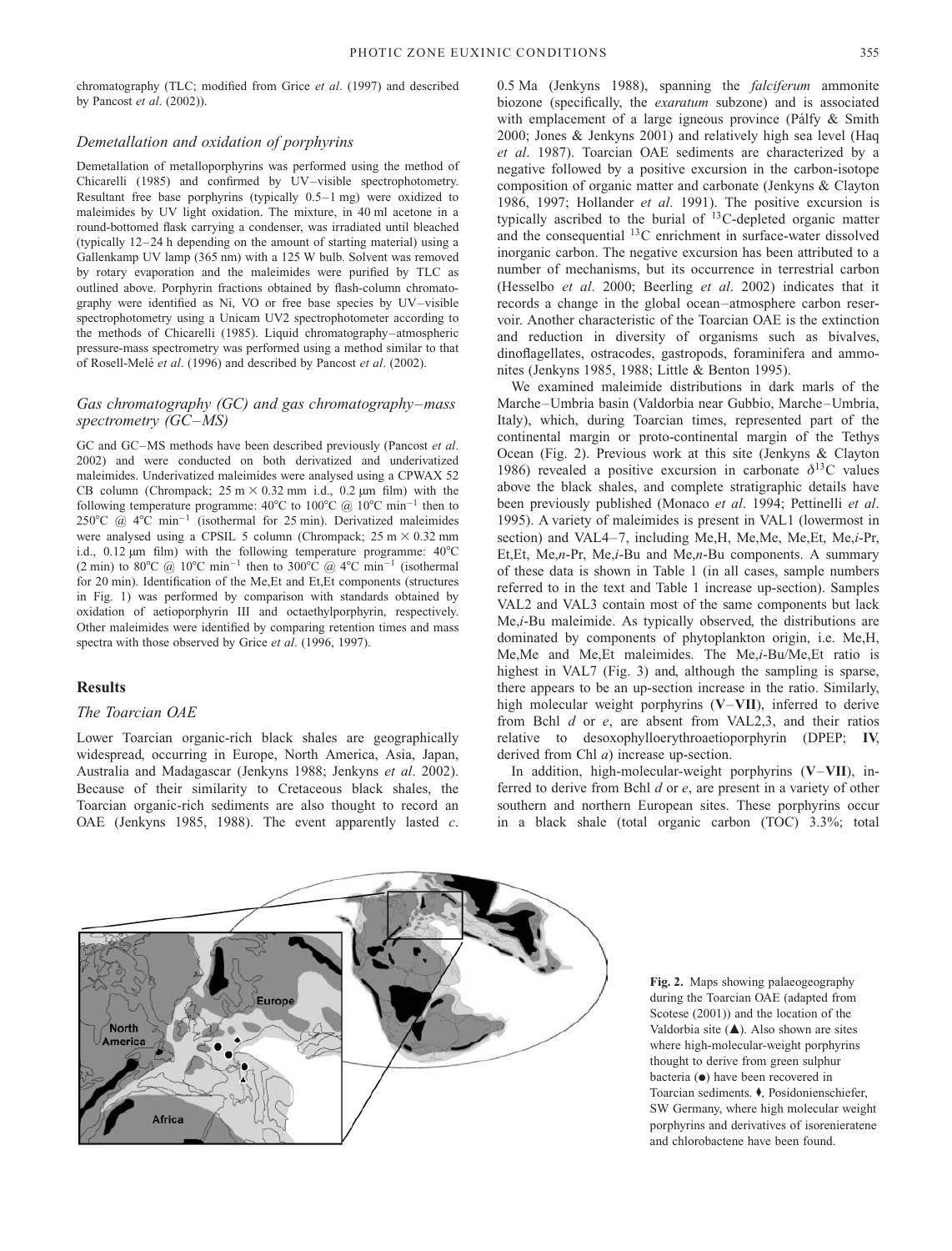<span id="page-3-0"></span>Table 1. Geochemical data for samples; for each site, samples are listed in stratigraphic order

| Sample                 | <b>TOC</b><br>$(\%)$ | Sulphur<br>$(\%)$ | Free Me,i-Bu<br>maleimide    | Me,i-Bu from<br>porphyrin<br>oxidation | Porphyrin<br>evidence for<br>PZE |
|------------------------|----------------------|-------------------|------------------------------|----------------------------------------|----------------------------------|
| C/T boundary           |                      |                   |                              |                                        |                                  |
| $367 - 2$              | 29.5                 | 8.1               | $^+$                         | n.d.                                   | $^{+}$                           |
| $367 - 3$              | 26.3                 | 6.1               | $^{+}$                       | n.d.                                   | $^{+}$                           |
| 368                    | 9.6                  | 2.0               | $^{+}$                       | $^{+}$                                 | $^{+}$                           |
| 603B-3                 | 7.5                  | 2.0               | $^{+}$                       | n.d.                                   | n.d.                             |
| 603B-5                 | 3.9                  | 1.8               | $^{+}$                       | n.d.                                   | n.d.                             |
| 551                    | 5.8                  | 2.1               | $^{+}$                       | n.d.                                   | n.d.                             |
| GCLB-2                 | 16.1                 | 1.5               | $^{+}$                       | n.d.                                   |                                  |
| GCLB-1                 | 18.5                 | 2.1               | $^{+}$                       | n.d.                                   |                                  |
| F1                     | 31.2                 | $\overline{4}$    | $^{+}$                       | $^{+}$                                 | $^{+}$                           |
| FOS5                   | 25.3                 | 5.8               | $\overline{\phantom{0}}$     | n.d.                                   | $^{+}$                           |
| FOS4                   | 29.7                 | 4.9               |                              | n.d.                                   | $^{+}$                           |
| FOS3                   | 21.1                 | 2.9               |                              | n.d.                                   | $^+$                             |
| FOS <sub>2</sub>       | 15.3                 | 1.9               |                              | n.d.                                   | $\qquad \qquad -$                |
| FOS1                   | 22.4                 | 4.7               | $^{+}$                       | n.d.                                   | $^{+}$                           |
| MP8                    | 11.2                 | 0.6               | $\hspace{0.1mm} +$           | n.d.                                   | $^{+}$                           |
| MP7<br>MP <sub>6</sub> | 18.3<br>22.0         | 2.5<br>3.1        |                              | n.d.                                   | n.d.                             |
| MP5                    | 20.8                 | 2.5               |                              | n.d.<br>n.d.                           |                                  |
| MP4                    | 11.0                 | 1.2               | $^{+}$<br>$\hspace{0.1mm} +$ | n.d.                                   | $^{+}$<br>$^{+}$                 |
| MP3                    | 16.8                 | 1.9               | $^{+}$                       | n.d.                                   | $^{+}$                           |
| MP <sub>2</sub>        | 17.2                 | 1.7               | $^{+}$                       | n.d.                                   | n.d.                             |
| MP1                    | 2.3                  | 1.2               | $\overline{\phantom{0}}$     | n.d.                                   | n.d.                             |
| CG                     | n.d.                 | n.d.              | $\hspace{0.1mm} +$           | n.d.                                   |                                  |
| CGQ3                   | 5.7                  | 1.0               |                              | n.d.                                   | $\qquad \qquad -$                |
| CGQ <sub>2</sub>       | 16.3                 | 2.9               |                              | n.d.                                   |                                  |
| CGQ1                   | 12.4                 | 1.3               | $^{+}$                       | n.d.                                   | $^{+}$                           |
| BG4                    | 13.4                 | 0.9               | $\hspace{0.1mm} +$           | $^{+}$                                 | $^{+}$                           |
| BG3                    | 7.7                  | 0.5               | $^{+}$                       | $\! + \!\!\!\!$                        | $^{+}$                           |
| BG <sub>2</sub>        | 8.9                  | 0.5               |                              | n.d.                                   | $^{+}$                           |
| BG1                    | 6.7                  | 0.3               |                              | n.d.                                   | $\overline{a}$                   |
| GU1                    | 4.8                  | 0.2               | $\hspace{0.1mm} +$           | n.d.                                   | $^{+}$                           |
| OB <sub>6</sub>        | n.d.                 | n.d.              | $^{+}$                       | n.d.                                   | $^{+}$                           |
| OB <sub>17</sub>       | n.d.                 | n.d.              | $^{+}$                       | n.d.                                   | $^{+}$                           |
| OB <sub>28</sub>       | n.d.                 | n.d.              |                              | n.d.                                   |                                  |
| <b>OB68</b>            | n.d.                 | n.d.              |                              | n.d.                                   |                                  |
| OB 71/72               | n.d.                 | n.d.              |                              | n.d.                                   |                                  |
| 763C1                  | 2.9                  | 1.3               | $\hspace{0.1mm} +$           | n.d.                                   | n.d.                             |
| 763C2                  | 25.9                 | 1.6               | $^{+}$                       | n.d.                                   | n.d.                             |
| 763C3                  | 9.0                  | 3.0               | $^{+}$                       | n.d.                                   | n.d.                             |
| Early Aptian           |                      |                   |                              |                                        |                                  |
| GAC <sub>6</sub>       | 3.87                 | 1                 | $\hspace{0.1mm} +$           | n.d.                                   | $\hspace{0.1mm} +$               |
| GAC <sub>5</sub>       | 2.64                 | 1.1               |                              | n.d.                                   |                                  |
| GAC4                   | 0.97                 | 0.4               |                              | n.d.                                   |                                  |
| GAC3                   | 0.87                 | 0.6               |                              | n.d.                                   | $\overline{\phantom{0}}$         |
| GAC <sub>2</sub>       | 5.16                 | 1.0               |                              | n.d.                                   |                                  |
| GAC1                   | 3.54                 | 0.9               | $^{+}$                       | n.d.                                   |                                  |
| Toarcian               |                      |                   |                              |                                        |                                  |
| VAL7                   | 2.66                 | 0.1               | $^+$                         | n.d.                                   | n.d.                             |
| VAL <sub>6</sub>       | n.d.                 | n.d.              | $^{+}$                       | n.d.                                   | n.d.                             |
| VAL5                   | n.d.                 | n.d.              | $^{+}$                       | n.d.                                   |                                  |
| VAL4                   | 6.52                 | 0.4               | $^{+}$                       | n.d.                                   | $^{+}$                           |
| VAL3                   | n.d.                 | n.d.              |                              | n.d.                                   | $\overline{\phantom{0}}$         |
| VAL <sub>2</sub>       | 3.87                 | 0.6               |                              | n.d.                                   |                                  |
| VAL1                   | n.d.                 | n.d.              | $^{+}$                       | n.d.                                   | $^{+}$                           |

PZE, photic-zone euxinia. +, Compound present; criterion is the presence of a peak at the appropriate retention time, from which the mass spectrum of Me,i-Bu maleimide can be obtained; this is dependent on both the compound's abundance and co-elution with other components.–, Compound not detected. n.d., not determined.

sulphur 0.42%) that is exposed at Longarone, north of Venice (palaeoceanographically in the Belluno Trough to the east of the Trento Plateau) and that was deposited at a palaeodepth of c. 1 km (locality details given by [Jenkyns](#page-10-0) et al. (1985)). These compounds were also identified in the coeval 'Schistes Carton' of the Paris Basin at sites near Semecourt (a black shale with TOC 6.8%) and Colombotte (black shale with TOC 7.9%); unfortunately, the specific horizon of the 30 m thick Schistes Carton from which these samples were collected is not known. Finally, compounds V–VII are present in two dark grey laminated shales (TOC 11.5% and 11.9%) from the Middle Lias *E* of the southern German Basin Posidonia Shale (Posido-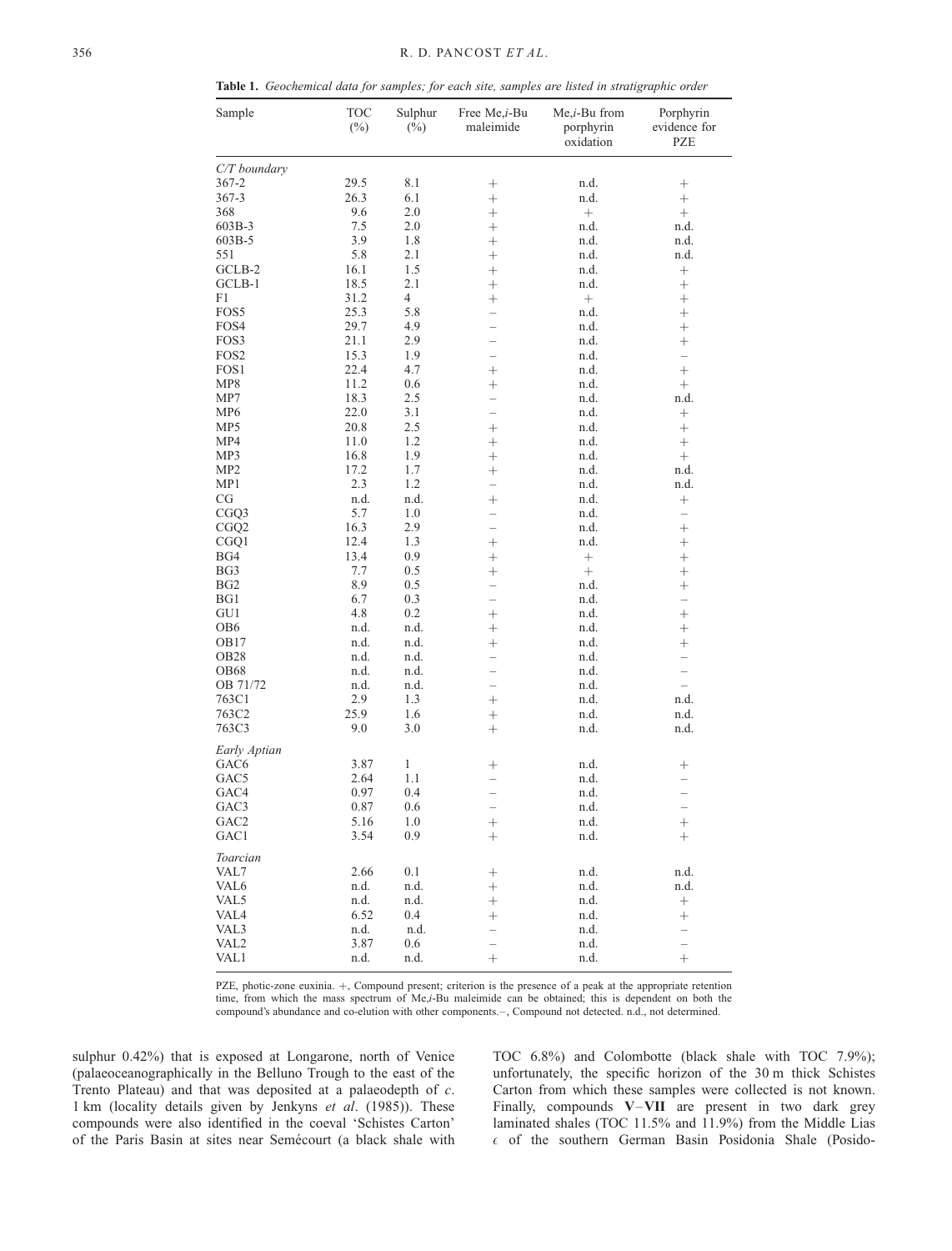<span id="page-4-0"></span>

Fig. 3. Depth profiles (in metres from top of the black marl interval exposed in outcrop) of the Me,i-Bu/Me,Et maleimide ratio (a) and the abundance of high molecular weight (HMW) porphyrins (V–VII), inferred to derive from Bchl  $d$  or  $e$ , normalized against that of DPEP (b). The HMW porphyrin/DPEP ratios are not shown for VAL1 and VAL2 because of insufficient material for porphyrin analysis. Numbers beside data points refer to the sample names i[n Table 1 and](#page-3-0) the text.

nienschiefer, specifically, the Unterer Schiefer, horizon II/4 near Holzmaden; [Eckardt](#page-9-0) et al. 1991; [Waring 1991\).](#page-11-0) The abundances of V–VII relative to DPEP are higher in the Schistes Carton and the Posidonia shale than in their southern European equivalents.

## The Aptian OAE1a (Selli Event)

OAE1a, the earliest of the Cretaceous OAEs defined b[y Arthur](#page-9-0) et al. (1990), occurred during the early Aptian [\(Schlanger &](#page-11-0) Jenkyns 1976; [Jenkyns 1980;](#page-10-0) [Sliter 1989; G](#page-11-0)örür 1991; [Bralower](#page-9-0) et al. 1994). Maleimide distributions were determined for black shales spanning the Livello Selli horizon at Gorgo a Cerbara, situated near Gubbio in the Umbria–Marche region of Italy

[\(Cresta](#page-9-0) et al. 1989; [Coccioni](#page-9-0) et al. 1992; Fig. 4). The Livello Selli is part of the Scisti a Fucoidi formation, which comprises cyclical interbeds of laminated,  $\lt 10$  cm thick black shales devoid of benthic foraminifera [\(Coccioni](#page-9-0) et al. 1992) and greenish grey to pink, homogeneous marls and limestones. Bulk carbonate and organic matter  $\delta^{13}$ C values exhibit positive 2‰ shifts across the Livello Selli, as has been observed elsewhere at correlative horizons [\(Pratt & King](#page-10-0) 1986; [Weissert 1989](#page-11-0); [Menegatti](#page-10-0) et al. 1998; [Bellanca](#page-9-0) et al. 2002). Samples GAC1 (lowermost), 2 and 6 contain a variety of free maleimides, including Me, H, Me, Me, Me, Et, Me, i-Pr, Et, Et, Me, n-Pr, Me, i-Bu and Me,n-Bu components. The distributions in GAC3–5 differ in that they contain the majority of the above components but lack the specific Me,i-Bu maleimide. Consistent with the occurrence of Me,i-Bu maleimide, HMW porphyrins of inferred Chlorobiaceae origin are present in samples GAC1, 2 and 6 but not in GAC3, 4 and 5.

## The Cenomanian–Turonian boundary OAE2 (Bonarelli Event)

The Cenomanian–Turonian (C/T) boundary OAE occurred c. 93.5 Ma ago [\(Gradstein](#page-10-0) et al. 1999) and is characterized by nearly synchronous organic-rich horizons around the world [\(Schlanger & Je](#page-11-0)nkyns 1976: [Schlanger](#page-11-0) et al. 1987), particularly in the proto-North Atlantic, where organic carbon contents commonly exceed 30%. The duration of the event was probably less than 0.5 Ma [\(Kuhnt](#page-10-0) et al. 1997) and it was associated with a significant mass extinction across disparate marine realms (e.g. [Kuhnt](#page-10-0) et al. 1986). The OAE is further defined by a positive carbon-isotope excursion recorded by carbonate (c. 2.5‰; [Scholle & Arth](#page-11-0)ur 1980[; Arthur](#page-9-0) et al. 1988[; Jenkyns](#page-10-0) et al. 1994), and marine and terrestrial organic carbon (c. 4‰; [Arthur](#page-9-0) et al. 1988; [Hayes](#page-10-0) et al. 1990; [Hasegawa 1997](#page-10-0); [Tsikos](#page-11-0) et al. 2004). The difference between the inorganic and organic carbon-isotope records has been attributed to a decrease in  $pCO<sub>2</sub>$  (and, thus, carbon-isotope fractionation by marine algae) as a result of extensive removal of carbon from the ocean–atmosphere reservoir [\(Arthur](#page-9-0) et al. 1988; [Freeman & Ha](#page-10-0)yes 1992; [Kuypers](#page-10-0) et al. 1999). Thus, the C/T boundary OAE could have caused a brief period of global cooling (e.g. [Jenkyns](#page-10-0) et al. 1994; [Jenkyns](#page-10-0) 2003); none the less, this event occurred during a period characterized by generally very high global temperatures (e.g. [Clarke & Jenk](#page-9-0)yns 1999). We investigated both free maleimides and those released by porphyrin oxidation in C/T boundary black shales from the North Atlantic, the Northern Tethys and an area off NW Australia (Fig[. 5\).](#page-5-0)



Fig. 4. Maps showing palaeogeography during the Aptian OAE1a (adapted from [Scotese \(2001\)\) a](#page-11-0)nd the location of the Gorgo a Cerbara site  $(\triangle)$ .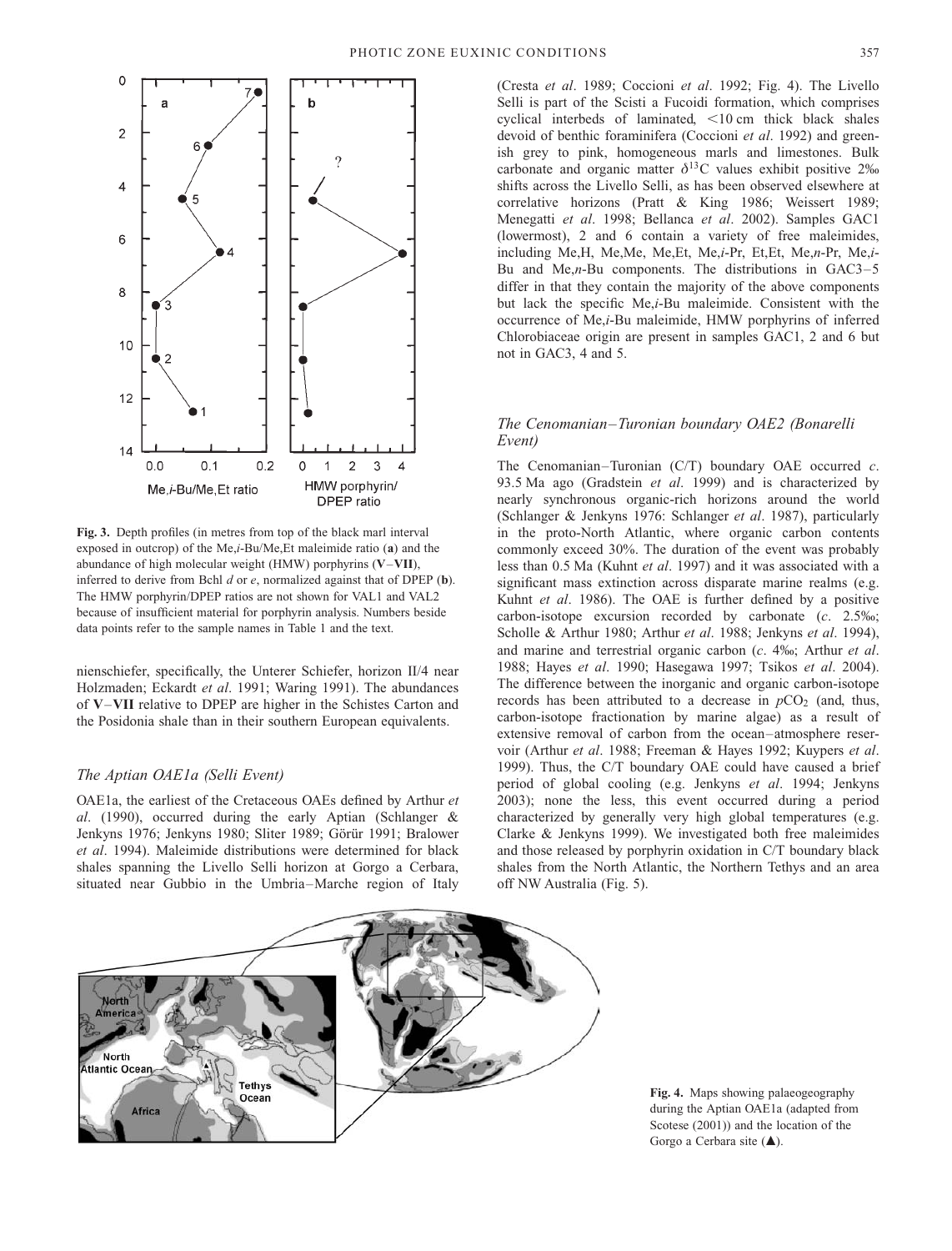<span id="page-5-0"></span>

Fig. 5. Maps (a and b) and vertical profiles (c) showing palaeogeography during the Cenomanian–Turonian OAE (adapted from Farrimond (1987) and [Scotese \(2001\)\) a](#page-11-0)nd the locations of North Atlantic, Tethyan and Indian Ocean sites examined. Also shown are sites where previous workers examined the distributions of isorenieratene derivatives.  $\blacktriangle$ , Sites where Me,i-Bu is present but isorenieratene derivatives have either not been examined (Oued Bahloul and 763) or not found (Gubbio);  $\bullet$ , sites where both Me,*i*-Bu maleimide and isorenieratene derivatives have been found;  $\bullet$ , sites where isorenieratene derivatives have been found but maleimides have not been examined. Site 551 is represented by a question mark because Me,i-Bu abundances are at the limits of detection, and therefore evidence for euxinic conditions in the photic zone is equivocal.

Northern Atlantic. Deep Sea Drilling Project (DSDP) Sites 367 and 368 are located on the Cape Verde Basin (Leg 41, Site 367, Core 18) and Cape Verde Rise (Leg 41, Site 368), situated off the coasts of Senegal and Gambia, respectively. Geochemical data on these cores have been extensively published [\(Brumsack](#page-9-0) & Thurow 1986; [de Graciansky](#page-9-0) et al. 1986b[; Herbin](#page-10-0) et al. 1986) and indicate that C/T boundary intervals from both cores are characterized by high TOC contents and hydrogen indices. From Site 367, core 18, two samples were analysed: Section 2, interval 91–95 cm (sample 367-2); and Section 3, interval 91–95 cm (sample 367-3). From Site 368, only one sample was examined: Core 63, Section 3, interval 120–125 cm (sample 368). Free maleimides are abundant in all three samples, with Me,Me, Me,Et, Et,Et, Me,n-Pr and Me,i-Bu components all present. Oxidation of the demetallated vanadyl porphyrins in sample 368 revealed the same components, albeit with somewhat different distributions. In all cases, maleimide distributions are dominated by the Me,Et component with lesser abundances of the Me,Me component. Consistent with the presence of maleimides of inferred Chlorobiaceae origin, cycloalkanoporphyrins inferred to derive from Bchls  $d$  and  $e$  were also observed (Fig. [1,](#page-1-0) I). To evaluate further the source assignments, GC–IRMS analyses were performed on 367-2 and 367-3 maleimides. Me,Et maleimide  $\delta^{13}$ C values are  $-21.2\%$  and  $-21.6\%$  in the two samples, respectively, and Me, *i*-Bu maleimide  $\delta^{13}$ C values are -7.8‰ and  $-7.5\%$ , respectively; this  $>12\%$  difference reflects the reduced carbon-isotope fractionation associated with carbon assimilation via the reversed tricarboxylic acid (TCA) cycle and confirms a marine algal source for Me,Et maleimide and a green sulphur bacterial source for Me,*i*-Bu maleimide (e.g. [Sirevag](#page-11-0) et al. 1977).

DSDP Site 603B (Leg 93) is situated on the continental rise off Cape Hatteras (NE USA), and sections of C/T boundary age are developed as black organic-rich claystones. The organic-rich sediments of the C/T interval (specific samples are: Core 34, Section 3, interval  $65-70$  cm (sample  $603B-1$ ); and Core 34, Section 5, interval 91–95 cm (sample 603B-2)) are characterized by moderate hydrogen indices (c. 400 mg hydrocarbon  $g^{-1}$  C), and organic matter is inferred to derive from a combination of unicellular algae (Rullkötter & Mukhopadhyay 1986) and bacter-ial matter [\(Farrimond](#page-9-0) et al. 1986). Such an assemblage is unusual as this site is typically dominated by terrigenous sources of organic matter [\(Tissot](#page-11-0) et al. 1980). Free maleimides were present in both samples and include the Me,H, Me,Me, Me,Et, Me, *i*-Pr, Et, Et, Me, *n*-Pr, Me, *i*-Bu and Me, *n*-Bu components. As with other C/T sediments, the Me,Et component was the most abundant maleimide in both samples.

DSDP Site 551 is located on the Goban Spur SW of Ireland, and the C/T boundary interval is represented by a thin black shale enclosed by white chalks. The shale is characterized by high TOC contents (c. 10% after [Waples & Cun](#page-11-0)ningham 1985) and contains a high proportion of siliceous material and almost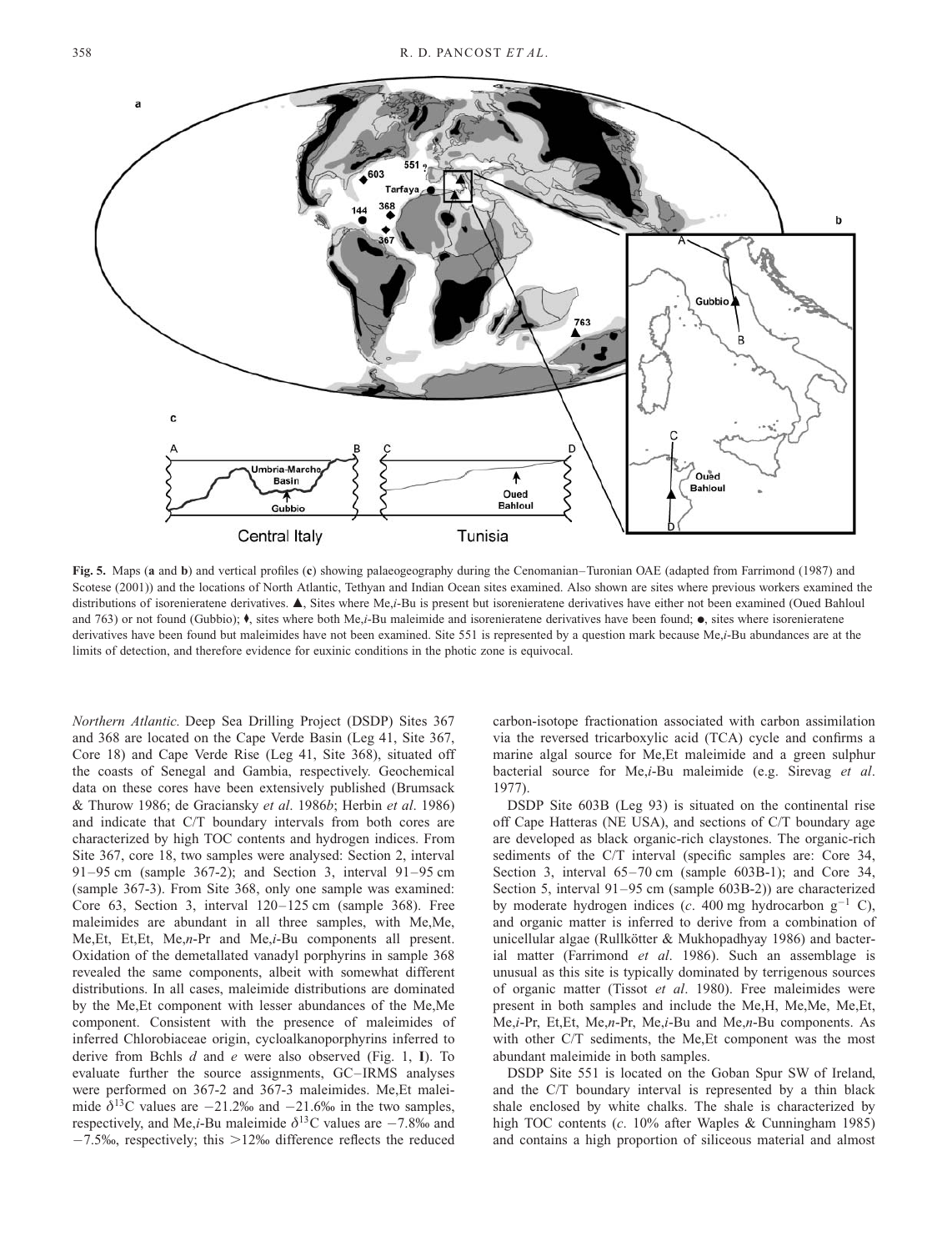no carbonate [\(de Graciansky](#page-9-0) et al. 1986b). It is thought to have been deposited at a depth of c. 1300 m [\(de Graciansky](#page-9-0) et al. 1986a). Only one sample of the black shale was analysed; free maleimides were recovered with the Me,Et component being most abundant, the Me,Me and Me,H components being present in subordinate abundances, and the Me,*i*-Pr, Et,Et, Me,*n*-Pr, Me,*i*-Bu and Me,*n*-Bu components occurring as very minor components.

The Tethyan Ocean. The Livello Bonarelli (Bonarelli Level) in the Gubbio area of Italy is an organic-rich c. 1 m thick bed consisting of radiolarian sand and interbedded laminated black shale [\(Arthur & Prem](#page-9-0)oli Silva 1982; [Schlanger](#page-11-0) et al. 1987). This bed lies immediately below the C/T boundary and effectively separates the Scaglia Bianca and Scaglia Rossa Formations. The Livello Bonarelli, which is carbonate-free and pyritic, has TOC contents  $>25\%$  in some of its organic-rich levels [\(Tsikos](#page-11-0) *et al.*) 2004). The organic matter, inferred to be of largely marine origin, occurs mainly as compressed amorphous wisps. Black shales from the Livello Bonarelli were collected from outcrops throughout the Gubbio area of Italy and their maleimide distributions were measured.

Two outcrop samples were analysed from the Gorgo a Cerbara (GCLB-1 and 2, the latter collected and described b[y Farrimond](#page-9-0) (1987)), situated by a road near Piobbico in the valley of the Torrente Candigliano [\(Cresta](#page-9-0) et al. 1989). [Farrimond \(19](#page-9-0)87) reported that the organic matter is composed entirely of amorphous material of low thermal maturity. The free maleimides of both samples include the Me, H, Me, Me, Me, Et, Me, i-Pr, Et, Et, Me,n-Pr, Me,i-Bu and Me,n-Bu components, with the Me, Et and Me,Me being the most abundant. The presence of Me,i-Bu maleimide in these (and following samples) is the first evidence for photic-zone euxinic conditions during deposition of the Livello Bonarelli.

Six samples, five of which were collected for this study (FOS1–5) and one (F1) that was collected previously [\(Farrimond](#page-9-0) 1987), were examined from the Livello Bonarelli, exposed in vertical outcrop near Fosto on the road between Piobbico and Secchiano [\(Cresta](#page-9-0) et al. 1989). The organic matter consists of amorphous, presumably marine, material with sparse palynomorphs and is thermally immature [\(Farrimond 198](#page-9-0)7; [Farrimond](#page-9-0) et al. 1990). The free maleimides in FOS1 and F1 include the Me, H, Me, Me, Me, Et, Me, i-Pr, Et, Et, Me, n-Pr, Me, i-Bu and Me,n-Bu components. In contrast, maleimides in FOS2–5 lack the Me,i-Bu component. To confirm sources of maleimides, the porphyrins of F1 were combined into one fraction and oxidized. Like the free maleimides, those formed by porphyrin oxidation have a distribution consisting of the Me, H, Me, Me, Me, Me, Me, i-Pr, Et, Et, Me, n-Pr, Me, i-Bu and Me, n-Bu components.

Eight black shale samples were obtained from a 90 cm section of the Livello Bonarelli at an outcrop near the top of Monte Petrano on a dirt road SW of Cagli (MP1–8). Here, the Livello Bonarelli is characterized by black shales interbedded with siliceous radiolarian sandstones, clayey radiolarian sandstones and pyrite concretions. The free maleimides in MP2–6 and 8 include the Me,Et (most abundant), Me,Me, Me,H, Me,n-Pr, Et, Et, Me,n-Bu, Me,i-Pr and Me,i-Bu components. In contrast, MP1, 6 and 7 lack the Me,i-Bu maleimide. The Monte Petrano samples were further examined using GC–IRMS to determine the stable carbon-isotope composition of the Me,Et component (Fig. 6).  $\delta^{13}$ C values range from -23 to -20‰, about 5‰ higher than  $\delta^{13}$ C values obtained for bulk Ni-porphyrin fractions isolated from C/T boundary sediments (Greenhorn Formation) of the Cretaceous Western Interior Seaway [\(Hayes](#page-10-0) et al. 1990).



Fig. 6. Depth profile showing Me, Et maleimide  $\delta^{13}$ C values through the Livello Bonarelli cropping out at the Monte Petrano section in the Gubbio region of Italy.

Potentially, this difference reflects lower  $[CO_{2(aq)}]$  and/or higher algal growth rates in the Tethys than in the Cretaceous Western Interior Seaway (e.g. [Bidigare](#page-9-0) et al. 1997). However, the two records are similar in that they both exhibit the positive carbonisotope excursion commonly observed in C/T boundary sediments. Our record, both in terms of absolute values and temporal trends, is also consistent with inorganic and organic carbonisotope analyses of the Livello Bonarelli [\(Tsikos](#page-11-0) et al. 2004). As  $\delta^{13}$ C values of Me. Et maleimide are easy to determine as a result of the ease of maleimide preparation and the lack of significant co-elution during GC, this compound could be useful in chemostratigraphy where other diagnostic biomarkers are absent.

Three samples (CGQ1–3) were analysed from the north end of a quarry complex in the Contessa Gorge NW of Gubbio. An additional sample (CG1) collected earlier from the same locality [\(Farrimond 198](#page-9-0)7) was also analysed. The organic matter in CG1 is amorphous, excepting uncommon woody fragments, and is slightly more thermally mature than the organic matter in the more northern sites [\(Farrimond 198](#page-9-0)7; [Farrimond](#page-9-0) et al. 1990). CGQ1 and CG1 both contain free Me,n-Pr and Me,i-Bu maleimides as well as a suite of the more common maleimides; in contrast, CGQ2 and 3, although characterized by similar distributions, did not contain the Me,i-Bu component.

The top 90 cm of the Bonarelli Horizon is exposed in the Bottaccione Gorge 3 km NE of Gubbio. Four samples (BG1–4) were collected, one each from four black bands interbedded with radiolarian-rich siliceous material. A fifth sample, GU1, collected from the same site by [Farrimond \(198](#page-9-0)7) was also analysed. The free maleimides of GU1, BG3 and BG4 had similar distributions, with the Me, H, Me, Me, Me, Et, Me, i-Pr, Et, Et, Me, n-Pr, Me, i-Bu and Me,n-Bu components present. Similar distributions were obtained by oxidation of the combined demetallated nickel and vanadyl porphyrin fractions of BG3 and BG4. In contrast, the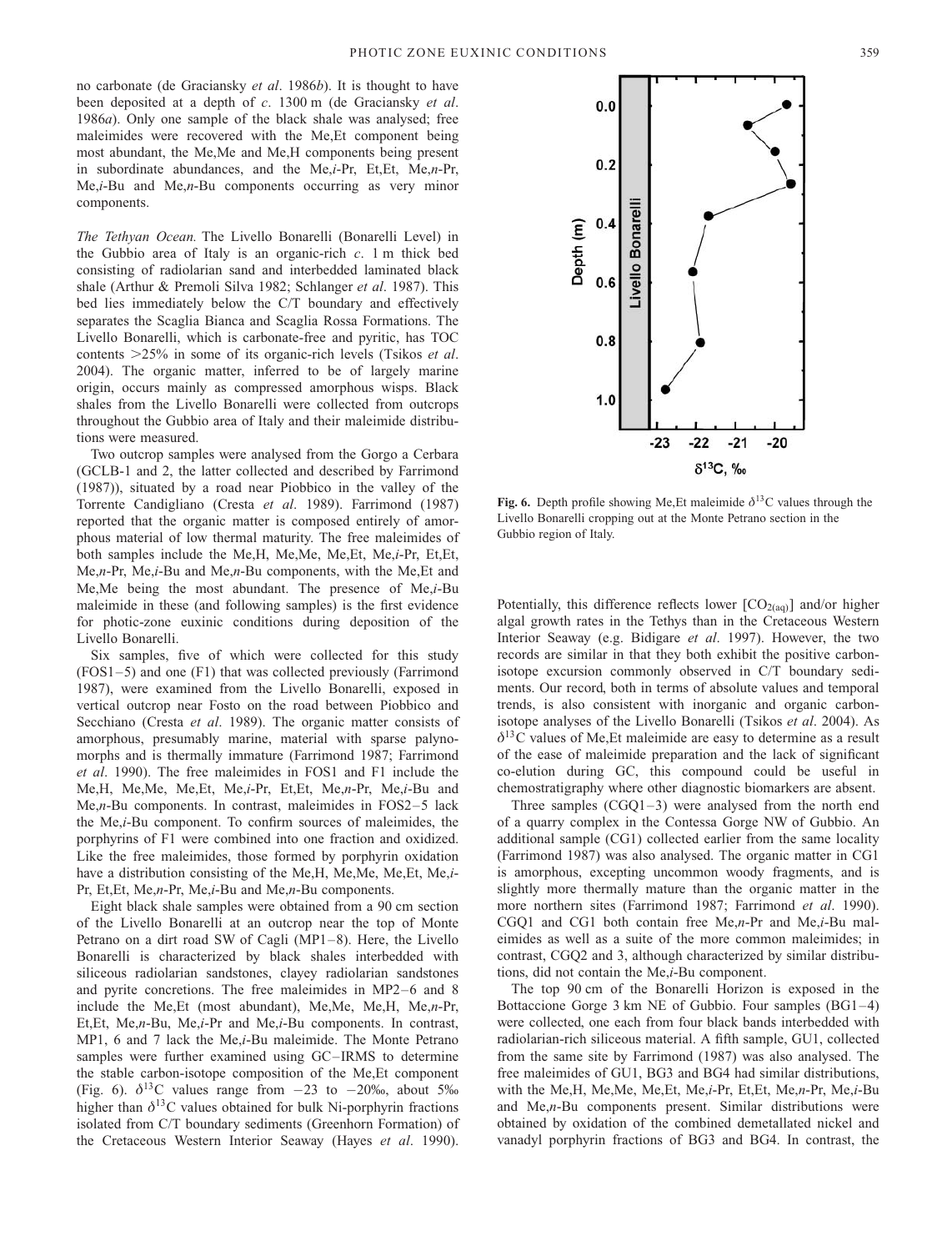free maleimides from BG1 and BG2 consist of the Me,H, Me,Me and Me,Et components with relatively low abundances of the Et, Et and Me,n-Pr maleimides. Me,i-Bu and Me,n-Bu maleimides were not detected.

The Bahloul Formation, outcropping near Oued Bahloul in NE Tunisia, is a 20–50 m unit composed of interbedded bituminous marls and limestones. The sediments were deposited in relatively deep water [\(Herbin](#page-10-0) et al. 1986; [Schlanger](#page-11-0) et al. 1987), and the organic matter in the bituminous beds is mainly of marine origin with minor terrigenous input [\(Farrimond](#page-9-0) et al. 1990). Hydrogen indices range from 260 to 670 mg hydrocarbon  $g^{-1}$  TOC [\(Herbin](#page-10-0) et al. 1986). Five samples were analysed (OB 71/72, 68, 28, 17, 6). The free maleimides in sample OB17 and OB6 include the Me, H, Me, Me, Me, Et, Me, i-Pr, Et, Et, Me, n-Pr, Me, i-Bu and Me,*n*-Bu components. However, the Me,*i*-Bu and Me,*n*-Bu components were not observed in OB71/72, OB68 and OB28.

Exmouth Plateau, off Western Australia, Indian Ocean. The Exmouth Plateau, considered as formerly part of the eastern extremity of the Tethys, is situated on the NW continental margin of Australia (Fig. [5\).](#page-5-0) Samples were collected from Ocean Drilling Program (ODP) Hole 763C from two thin layers of black shale, 4 cm and 12 cm thick, separated by green mottled claystone (Section 2R-1, interval 63–66 cm (sample 763C1) from the 4 cm layer; Section 2R-1, interval 29–33 cm (sample 763C2); Section 2R-1, interval 23–26 cm (sample 763C3); and Section 2R-1, interval 20–23 cm (sample 763C4) from the 12 cm layer). The sediments are thought to have been deposited at a palaeo-depth of  $500-1000$  m (Haq et al. 1992). Previous analyses of similar samples reveal[ed](#page-10-0) [TOC](#page-10-0) [conten](#page-10-0)ts exceeding 25% (Rullkötter et al. 1992), whereas stratigraphically equivalent sediments at Site 762, 84 km to the north, do not exceed 2% (Haq et al. 1990). Organic matter, consisting of structurally [degraded](#page-10-0) [bitum](#page-10-0)inite, is inferred to be of marine origin, has hydrogen indices of c. 450 mg hydrocarbon  $g^{-1}$  C<sub>org</sub>, and is thermally immature (Rullkötter et al. 1992).

Sample 763C1 from the (lower) 4 cm thick black shale contains free Me, H, Me, Me, Me, Et, Me, i-Pr, Et, Et, Me, n-Pr, Me,*i*-Bu and Me,*n*-Bu maleimides. As is commonly observed, the Me,Et and Me,Me maleimides are the most abundant, but Et,Et maleimide is also present in significant relative abundances. Samples 763C2 and 763C3 from the (upper) 12 cm thick layer contain the same free maleimides as sample 763C1 with the exception of the Me,n-Bu component, which is absent. Differences in maleimide distributions include relatively higher Me,i-Bu abundances and lower Et,Et abundances in samples 763C2 and 763C3 compared with 763C1. In sample 763C4, only the Me, H, Me, Me, Me, Et, Et, Et, Et and Me, *n*-Pr components were detected.

## Discussion

All of the porphyrin and maleimide data are summarized in [Table 1 an](#page-3-0)d show evidence for photic-zone euxinic conditions during all three OAEs investigated.

#### Toarcian

The first evidence for the presence of Chlorobiaceae and photiczone euxinic conditions during the Toarcian OAE was obtained from the presence of molecular fossils of the pigments isorenieratene and chlorobactene, biomarkers for the green and brown strains of green sulphur bacteria, respectively [\(Imhoff 1995\),](#page-10-0) in the SW German Posidonienschiefer [\(Schouten](#page-11-0) et al. 2000). Our

results confirm these observations. Moreover, the presence of green sulphur bacterial biomarkers in sediments from the Belluno Basin and Marche–Umbria (Valdorbia) extends the evidence for photic-zone euxinic conditions to southern Europe and, critically, the margins of the Tethyan Ocean. None the less, photic-zone euxinic conditions were probably neither as widespread nor as prolonged on the Tethyan margin as in the more northern epicontinental seas. Some Valdorbia samples contain no green sulphur bacterial biomarkers, and high-molecular-weight porphyrin to DPEP ratios are lower in Italian sections than in equivalent French and German black shales. These geographical variations in water-column redox conditions probably affected organic carbon preservation; indeed, southern European and north African sites (Italy, Greece, Tunisia) are characterized by lower organic carbon contents than northern European sites [\(Jenkyns 1985,](#page-10-0) 1988; [Baudin](#page-9-0) et al. 1990), and marine organic matter in the Belluno Trough Toarcian black shales is degraded [\(Farrimond](#page-9-0) et al. 1989), suggesting at least intermittent oxygenation of the water column during deposition

Photic-zone euxinic conditions also apparently changed during the OAE. The relative abundances of Me,i-Bu maleimide in the Marche–Umbria Basin increase up-section (Fig. [3\)](#page-4-0) as do abundances of diagnostic isorenieratene and chlorobactene derivatives [\(Schouten](#page-11-0) et al. 2000), with notably higher abundances occurring in the *falciferum* ammonite zone than in the *tenuicostatum* zone. This increase suggests that the duration of euxinic episodes in near-surface waters increased or that euxinic waters shoaled during the event, perhaps reflecting stabilization of the water column, and it is consistent with models in which black-shale deposition is caused by the impingement of a shoaling oxygenminimum zone (as a result of either enhanced productivity or marine transgression) onto continental margin sediments [\(Jenkyns 1985,](#page-10-0) 1988[; Jenkyns](#page-10-0) et al. 2001). In such a model, only during times of the most intense productivity would euxinic conditions have extended into the photic zone and resulted in the accumulation of green sulphur bacterial biomarkers. This model is also consistent with nitrogen-isotope evidence from Toarcian black shales in Italy and the UK indicating that, at times, denitrification rather than sulphate reduction was the dominant process by which organic matter was oxidized in the water column [\(Jenkyns](#page-10-0) et al. 2001).

## Aptian

There is no previous evidence for photic-zone euxinic conditions during Aptian OAE1a; here, however, a combination of maleimide and porphyrin data indicates that such conditions did occur at least periodically during deposition of the Livello Selli. Given that only one locality was investigated, it is difficult to interpret these observations in the context of Aptian oceanography; however, the variable occurrence of biomarkers for green sulphur bacteria, similar to that observed in the Toarcian Valdorbia section, indicates that photic-zone euxinic conditions were episodic and perhaps related to a fluctuating oxygen-minimum zone.

#### Cenomanian–Turonian boundary

Previous work has clearly revealed that photic-zone euxinia was a persistent and important characteristic of the North Atlantic during the C/T boundary OAE. [Sinninghe Dam](#page-11-0)sté & Köster (1998) detected isorenieratene in the C/T boundary horizons at DSDP Sites 144, 367 and 368, and in a core from Morocco (Tarfaya). These results were confirmed and extended b[y Kuypers](#page-10-0)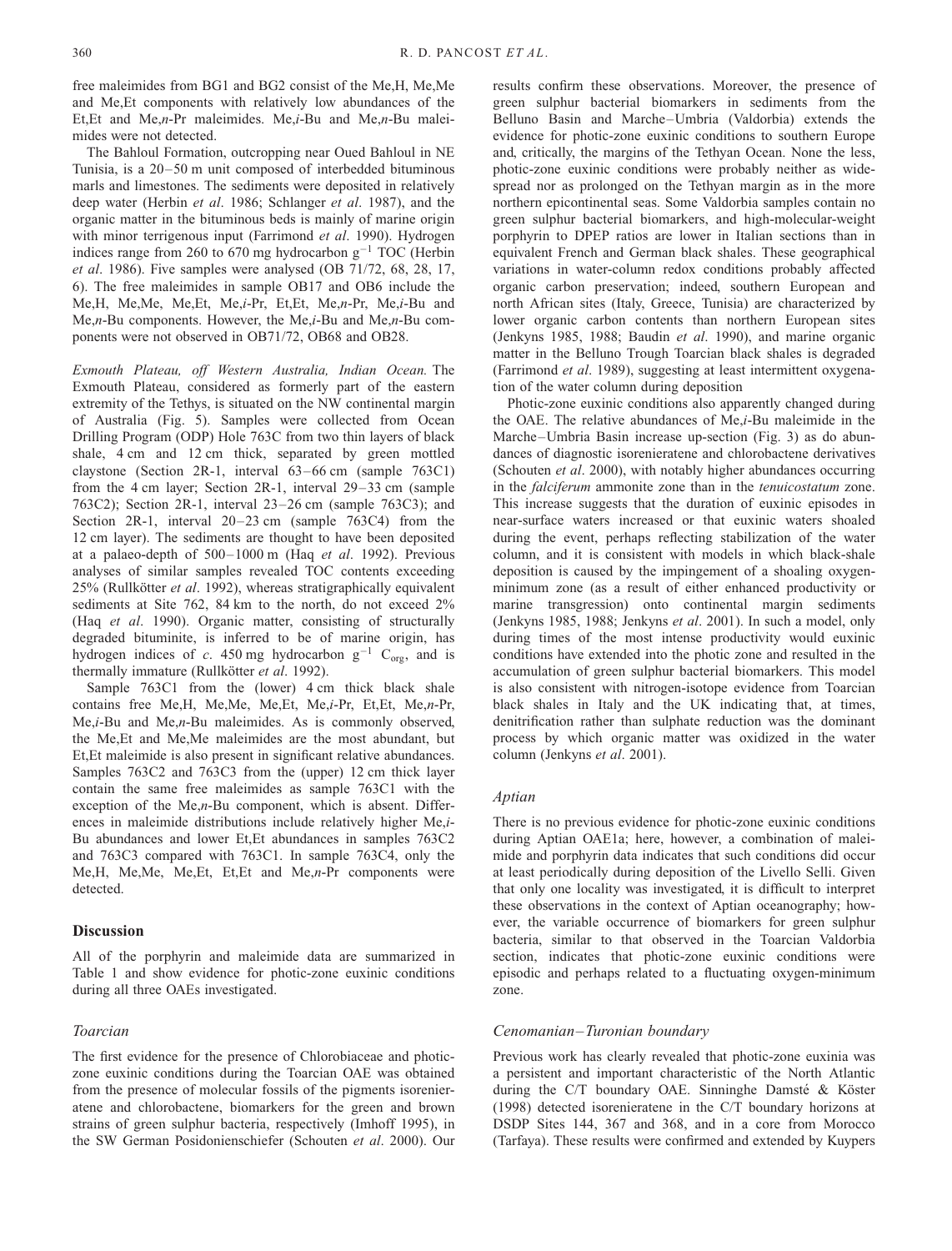et al. (2002), who determined that these conditions also preceded the OAE. [Sinninghe Dam](#page-11-0)sté & Köster (1998) did not detect isorenieratene derivatives at DSDP Site 603B; however, subsequent work [\(Kuypers 2001\)](#page-10-0) revealed that isorenieratene is indeed present in these sediments, albeit at significantly lower concen-tration. [Sinninghe Dam](#page-11-0)sté & Köster (1998) also did not detect diagnostic isorenieratene derivatives at DSDP Site 551 nor in the Livello Bonarelli.

Consistent with these results, we observed Me,i-Bu maleimide in C/T boundary sediments of DSDP Sites 367, 368 and 603B and the Oued Bahloul (Tunisia). However, we also detected Me,i-Bu maleimide in C/T boundary sediments from DSDP Site 551 and in the Livello Bonarelli, where diagnostic isorenieratene derivatives are absent; we ascribe this discrepancy to a variety of factors. First, aryl isoprenoids, degradation products of isorenieratene but also of  $\beta$ -carotene and, therefore, not diagnostic for green sulphur bacteria [\(Koopmans](#page-10-0) et al. 1996), are present in Livello Bonarelli samples. Thus, diagnostic derivatives of isorenieratene could have been thermally degraded whereas more stable maleimides and non-diagnostic aryl isoprenoids have been preserved. Second, the occurrence of Me,i-Bu maleimide in the Livello Bonarelli varies locally within the deposit, suggesting that photic-zone euxinic conditions were episodic. Third, because Me,i-Bu maleimide is present in only low concentrations in the DSDP Site 551 shale we are reluctant to interpret its significance. Also, such low abundances indicate that photic-zone euxinic conditions were not pronounced there; thus, all biomarkers for Chlorobiaceae are expected to be present in low abundances, compounding difficulties associated with their detection. Despite these relatively minor discrepancies, the widespread occurrence of Me,*i*-Bu, coupled with the detection of certain high-molecularweight porphyrins and, in the case of DSDP Site 367 samples, high Me, $i$ -Bu  $\delta^{13}$ C values, confirms previous conclusions that photic-zone euxinic conditions occurred in the southern North Atlantic during the C/T boundary OAE. Our work extends these results by identifying evidence for a sulphidic water column in the photic zone of water masses in the Tethyan Ocean (Livello Bonarelli and Oued Bahloul) extending to the present-day Indian Ocean (Exmouth Plateau), the first evidence from the C/T boundary OAE for photic-zone euxinic conditions in the Southern Hemisphere.

The recognition of photic-zone euxinic conditions in a number of our samples and those of previous workers is of importance for understanding the chemistry of the ocean during the C/T boundary OAE. All of the analysed organic-rich shales exhibit millimetre-scale lamination, implying a lack of bioturbation by benthonic animals and, hence, bottom-water anoxia. Where the same samples show molecular evidence for green sulphur bacteria, it is apparent that free hydrogen sulphide was present in the shallow water column. Although intervening levels of the water column could conceivably have been oxygenated, the most likely hypothesis envisages a stratified water column devoid of oxygen from the photic zone to the sea floor (as proposed, for example, by [Sinninghe Dam](#page-11-0)sté & Köster (1998) and [Kuypers](#page-10-0) et al. (2002)). The origin of such an extensive anoxic–euxinic layer, apparently best developed in peri-equatorial Atlantic DSDP sites, could well lie in enhanced plankton productivity given that equatorial regions today (and presumably in the past) are sites of vigorous upwelling with high nutrient availability in near-surface waters. Consistent with this explanation, [Kuypers](#page-10-0) et al. (2002) suggested that a dramatic increase in TOC contents, isorenieratene derivative abundances and biomarker  $\delta^{13}$ C values at Site 367 during the C/T boundary OAE reflects an increase in primary productivity. However, the presence of green sulphur

bacterial biomarkers prior to the C/T boundary [\(Kuypers](#page-10-0) et al. 2002) suggests that euxinic conditions in the photic-zone anoxia were also related to the presence of stagnant water masses trapped by the geometry of the Cretaceous Atlantic. In contrast, for ocean regions in which organic-rich sediments occur on topographic highs but nearby deeper sites are characterized by low organic carbon contents (e.g. DSDP Sites 551 and 763, assuming their stratigraphic records are complete), it seems unlikely that the entire water column was persistently anoxic. Instead, the occurrences of Me,i-Bu maleimide and enhanced TOC contents in C/T boundary sediments from Sites 551 and 763 probably record regional extension of the oxygen-minimum zone. Thus, we propose that the Cretaceous North Atlantic was a stagnant ocean and an increase in primary productivity at the C/ T boundary resulted in the expansion of anoxic conditions, represented by more intense photic-zone euxinic conditions in the southern North Atlantic [\(Kuypers](#page-10-0) et al. 2002) and incursion of euxinic waters into Tethyan and northernmost Atlantic shallow waters. Given this model, sporadic biomarker evidence for photic-zone euxinic conditions in the Livello Bonarelli of the Umbrian Apennines could reflect the important role of geography in moderating expansion and contraction of anoxic conditions onto the Tethyan margin. Similarly, temporal variations in local productivity probably also influenced the extent of anoxic conditions and are responsible for vertical variations in biomarker evidence for photic-zone euxinia.

### Significance for interpreting causes of OAEs

There are several possible explanations for the occurrence of Chlorobiaceae biomarkers in ancient sediments. First, they could reflect a completely euxinic water column from the sea floor to at least the lower part of the photic zone, as in the Black Sea [\(Sinninghe Dam](#page-11-0)sté et al. 1993). This palaeoceanographic configuration has been invoked for DSDP Sites 367 and 368 during the C/T OAE [\(Kuypers](#page-10-0) et al. 2002) on the basis of the co-occurrence of isorenieratene with trace-metal indicators of sedimentary anoxia. Importantly, this is the only situation (e.g. stratified fjords, Black Sea) where green sulphur bacteria are found in modern settings.

Second, Chlorobiaceae could have been present in a productivity-driven oxygen-minimum zone; organic matter would have been preserved in such conditions if the oxygen-minimum zone impinged on the sediments (e.g. continental shelf sites and topographic highs). Free hydrogen sulphide has been observed in the oxygen-minimum zones in the Peru upwelling region [\(Dugdale](#page-9-0) et al. 1977) and in the Indian Ocean [\(Ivanenkov &](#page-10-0) Rozanov 1961), but green sulphur bacteria have never been found in such a setting nor have their photosynthetic pigments been found in underlying sediments; thus, such an oxygenminimim zone in Mesozoic oceans must have been more persistently euxinic than those found in the modern ocean.

Third, Chlorobiaceae biomarkers in abyssal marine sediments could have had an allochthonous source. For example, some organic-rich sediments have been attributed to redeposition of slope sediments; thus, the occurrence of Me,i-Bu maleimide in distal sediments would not necessarily record the occurrence of photic-zone euxinic conditions in the overlying water column.

It is unlikely that a single explanation accounts for the occurrence of Me,i-Bu maleimide (and other Chlorobiaceae biomarkers) at all the investigated sites. Certainly, the allochthonous biomarker hypothesis seems to be an unsatisfactory explanation for the occurrence of Me,i-Bu maleimide in sediments deposited on topographic highs and where nearby sites are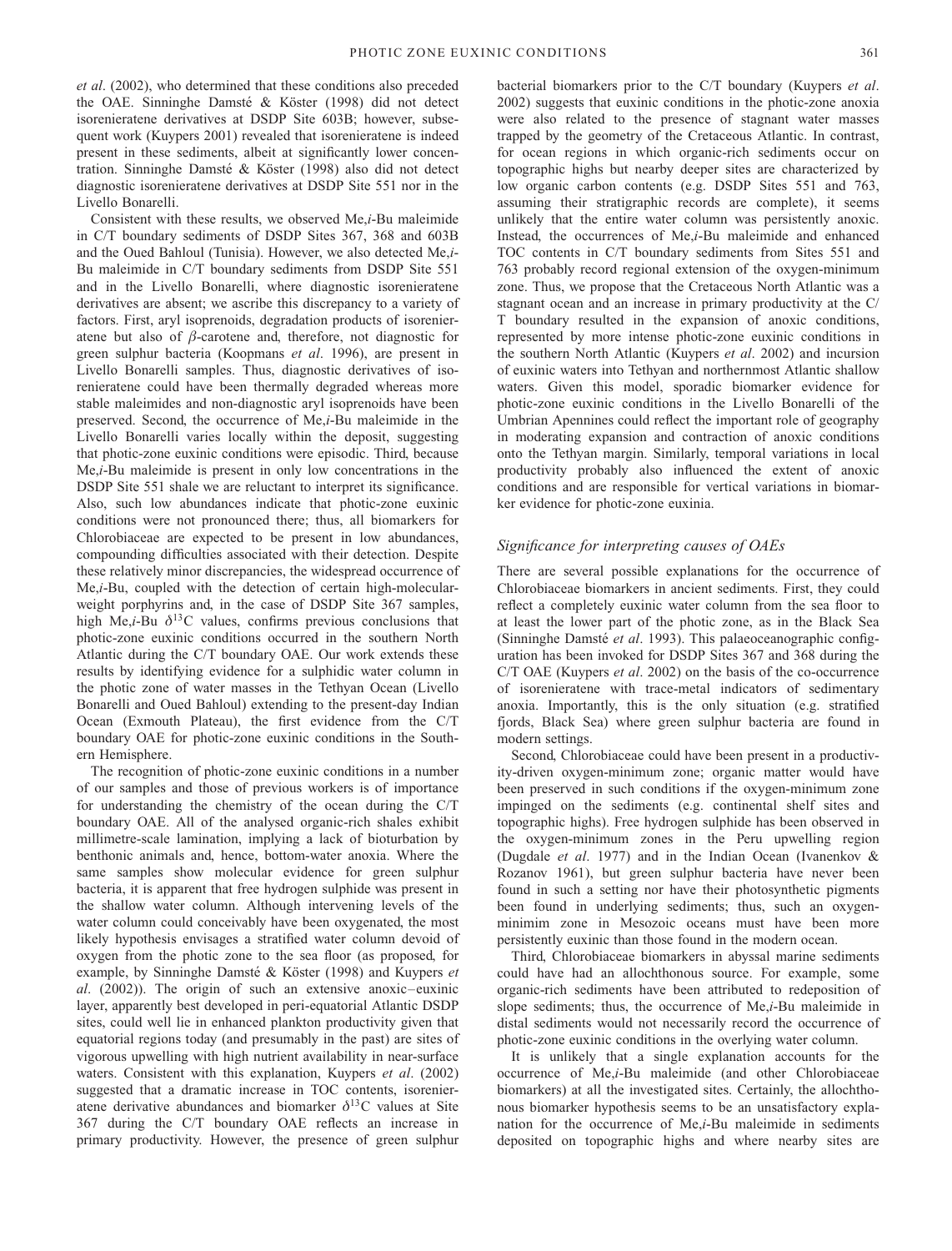<span id="page-9-0"></span>characterized by low organic carbon contents (e.g. DSDP Sites 551 and 763, C/T boundary OAE); in these areas, an intensified oxygen-minimum zone seems to be the most logical explanation. However, an intensified oxygen-minimum zone alone seems inadequate to explain the very high abundances of Chlorobiaceae biomarkers and high TOC contents in deep-ocean sediments.

These results must be interpreted in the context of their specific geological settings, but they do confirm and expand on previous observations that a sulphidic water column was an important characteristic during all three major OAEs of the Jurassic and Cretaceous periods and reinforce previous work (e.g. [Jenkyns 1999; Jones & Jenky](#page-10-0)ns 2001) suggesting similarities in their causal mechanisms. The results also implicate the role of anoxia as an important control on the occurrence of organic-rich units in Mesozoic sediments (e.g. de Graciansky et al. 1984). Photic-zone euxinic conditions, whether associated with a fully stratified water column or an oxygen-minimum zone, would have facilitated the export of organic matter from the surface ocean and enhanced the preservation of organic matter; this would have complemented associated productivity increases and fostered the sequestration of organic matter in marine sediments.

### Conclusions

It is becoming increasingly apparent that photic-zone euxinic conditions were a characteristic of many ancient marine systems in which organic carbon-rich sediments were deposited. Biomarkers for Chlorobiaceae have been recovered from the Black Sea [\(Sinninghe Dam](#page-11-0)sté et al. 1993), Plio-Pleistocene Mediterranean sapropels [\(Passier](#page-10-0) *et al.* 1999), and numerous sediments spanning the Phanerozoic [\(Summons & P](#page-11-0)owell 1986; [Koopmans](#page-10-0) et al. 1996, and references therein; [Joachimski](#page-10-0) et al. 2001). This work expands these observations by further illustrating the association of photic-zone euxinic conditions with OAEs and reveals the utility of maleimide and porphyrin distributions in palaeoceanographic investigations. Me,i-Bu maleimide, which, based on structural grounds and its carbon-isotope composition (in C/T sediments), derives from Bchl  $d$  or  $e$  and is an indicator for photic-zone euxinia, occurs in sediments deposited during the early Toarcian, early Aptian and Cenomanian–Turonian boundary oceanic anoxic events. Although the causes of photic-zone euxinia probably varied among the sample sites and time periods studied, the presence of hydrogen sulphide at shallow-marine levels appears to reflect a stratified water column or an intense oxygen-minimum zone modulated by productivity variations.

The authors gratefully acknowledge the donors of the Petroleum Research Fund (PRF AC-2 042402) for a grant to J.R.M., the NERC for a grant to J.R.M. and H.C.J., and the Nuffield Foundation for a grant to R.D.P. The Ocean Drilling Program provided samples from the Atlantic and Indian Oceans. We would also like to thank J. Carter for analytical support, and M. Sephton and T. Bralower for very useful suggestions that improved the final version of this paper.

#### References

- Arthur, M.A. & Primoli Silva, I. 1982. Development of widespread organic carbon-rich strata in the Mediterranean Tethys. In: SCHLANGER, S.O. & CITA, M.B. (eds) Nature and Origin of Cretaceous Carbon-Rich Facies. Academic Press, London, 7–54.
- Arthur, M.A., Dean, W.E. & Pratt, L.M. 1988. Geochemical and climatic effects of increased marine organic carbon burial at the Cenomanian/Turonian boundary. Nature, 335, 714–717.
- Arthur, M.A., Jenkyns, H.C., Brumsack, H.J. & Schlanger, S.O. 1990. Stratigraphy, geochemistry and paleoceanography of organic carbon-rich

Cretaceous sequences. In: Ginsburg, R.N. & Beaudoin, B. (eds) Cretaceous Resources, Events and Rhythms. NATO ASI Series C, 304, 75–119.

- Barron, E.J. 1983. A warm, equable Cretaceous—the nature of the problem. Earth-Science Reviews, 19, 305–338.
- BAUDIN, F., HERBIN, J.P. & VANDENBROUCKE, M. 1990. Mapping and geochemical characterisation of the Toarcian organic matter in the Mediterranean Tethys and Middle East. In: DURAND, B. & BEHAR, F. (eds) Advances in Organic Geochemistry, 16, 677–687.
- BEERLING, D.J., LOMAS, M.R. & GRÖCKE, D.R. 2002. On the nature of methane gas-hydrate dissociation during the Toarcian and Aptian Oceanic Anoxic Events. American Journal of Science, 302, 28–49.
- Bellanca, A., Erba, E., Neri, R., Premoli Silva, I., Sprovieri, M., Tremolada, F. & Verga, D. 2002. Palaeoceanographic significance of the Tethyan 'Livello Selli' (Early Aptian) from the Hybla Formation, northwestern Sicily: biostratigraphy and high-resolution chemostratigraphic records. Palaeogeography, Palaeoclimatology, Palaeoecology, 185, 175–196.
- Bidigare, R.R., Fluegge, A. & Freeman, K.H. et al. 1997. Consistent fractionation of  $^{13}$ C in nature and in the laboratory: growth-rate effects in some haptophyte algae. Global Biogeochemical Cycles, 11, 279–292.
- Bralower, T.J., Arthur, M.A., Leckie, R.M., Sliter, W.V., Allard, D.J. & SCHLANGER, S.O. 1994. Timing and palaeoceanography of oceanic dysoxia/ anoxia in the late Barremian to early Aptian (early Cretaceous). Palaios, 9, 335–369.
- Brass, G.W., Southam, J.R. & Peterson, W.H. 1982. Warm saline bottom water in the ancient ocean. Nature, 296, 620–623.
- BROWN, S.B., HOUGHTON, J.D. & HENDRY, G.A.F. 1990. Chlorophyll breakdown, chlorophyll metabolism. In: SCHEER, H. (ed.) Chlorophylls. CRC Press, Boca Raton, FL.
- Brumsack, H.J. & Thurow, J. 1986. The geochemical facies of black shales from the Cenomanian/Turonian Boundary Event (CTBE). In: DEGENS, E.T. (ed.) Biogeochemistry of Black Shales. Mitteilungen der Geologisch-Palaöntologisches Institut der Universität Hamburg, 60, 247–265.
- Chicarelli, M.I. 1985. The Porphyrins of Serpiano Oil Shale: Structures and Significance. University of Bristol, Bristol.
- Clarke, L.J. & Jenkyns, H.C. 1999. New oxygen-isotope evidence for long-term Cretaceous climatic change in the Southern Hemisphere. Geology, 27, 699–702.
- Coccioni, R., Erba, E. & Premoli Silva, I. 1992. Barremian-Aptian calcarous plankton biostratigraphy from Gorgo Cerbara section (Marche, central Italy) and implications for plankton evolution. Cretaceous Research, 13, 517–537.
- Cresta, S., Monechi, S. & Parisi, G. 1989. Mesozoic–Cenozoic stratigraphy in the Umbria–Marche area. Memorie descrittive della Carta geologica d'Italia, 39, 185.
- de Graciansky, P.C., Deroo, G., Herbin, J.P., Montadert, L., Muller, C., SCHAAF, A. & SIGAL, J. 1984. Ocean-wide stagnation episode in the Late Cretaceous. Nature, 308, 346–349.
- de Graciansky, P.C., Deroo, G, Herbin, J.P., Jaquin, T., Magni, F., MONTADERT, L. & MULLER, C. 1986a. Oceanwide stagnation episodes in the late Cretaceous. Geologische Rundschau, 75, 17–41.
- de Graciansky, P.C., Wylie Poag, C. & Hailwood, E.A. et al. 1986b. Evidence for changes in Mesozoic and Cenozoic oceanic circulation on the south-western continental margin of Ireland: DSDP/IPOD Leg 80. In: SUMMERHAYES, C.P. & SHACKLETON, N.J. (eds) North Atlantic Palaeoceanography. Geological Society, London, Special Publications, 21, 17–34.
- Demaison, G.J. & Moore, G.T. 1980. Anoxic environments and oil source-bed genesis. AAPG Bulletin, 64, 1179–1209.
- Dugdale, R.C., Goering, J.J., Barber, R.T., Smith, R.L. & Packard, T.T. 1977. Denitrification and hydrogen sulphide in the Peru upwelling region during 1976. Deep-Sea Research, 24, 601–608.
- Eckardt, C.B., Keely, B.J., Waring, J.R., Chicarelli, M.I. & Maxwell, J.R. 1991. Preservation of chlorophyll-derived pigments in sedimentary organic matter. Philosophical Transactions of the Royal Society of London, Series B, 333, 339–348.
- ERBACHER, J., THUROW, J. & LITTKE, R. 1996. Evolution patterns of radiolaria and organic matter variations: a new approach to identify sea level changes in mid-Cretaceous pelagic environments. Geology, 24, 499–502.
- FARRIMOND, P. 1987. Toarcian and Cenomanian/Turonian oceanic anoxic events. PhD Thesis, University of Bristol.
- FARRIMOND, P., EGLINTON, G. & BRASSELL, S.C. 1986. Geolipids of black shales and claystones in Cretaceous and Jurassic sediment sequences from the North American Basin. In: SUMMERHAYES, C.P. & SHACKLETON, N.J. (eds) North Atlantic Palaeoceanography. Geological Society, London, Special Publications, 21, 347–360.
- Farrimond, P., Eglinton, G., Brassell, S.C. & Jenkyns, H.C. 1989. Toarcian anoxic event in Europe: an organic geochemical study. Marine and Petroleum Geology, 6, 136–147.
- Farrimond, P., Eglinton, G., Brassell, S.C. & Jenkyns, H.C. 1990. The Cenomanian/Turonian anoxic event in Europe: an organic geochemical study.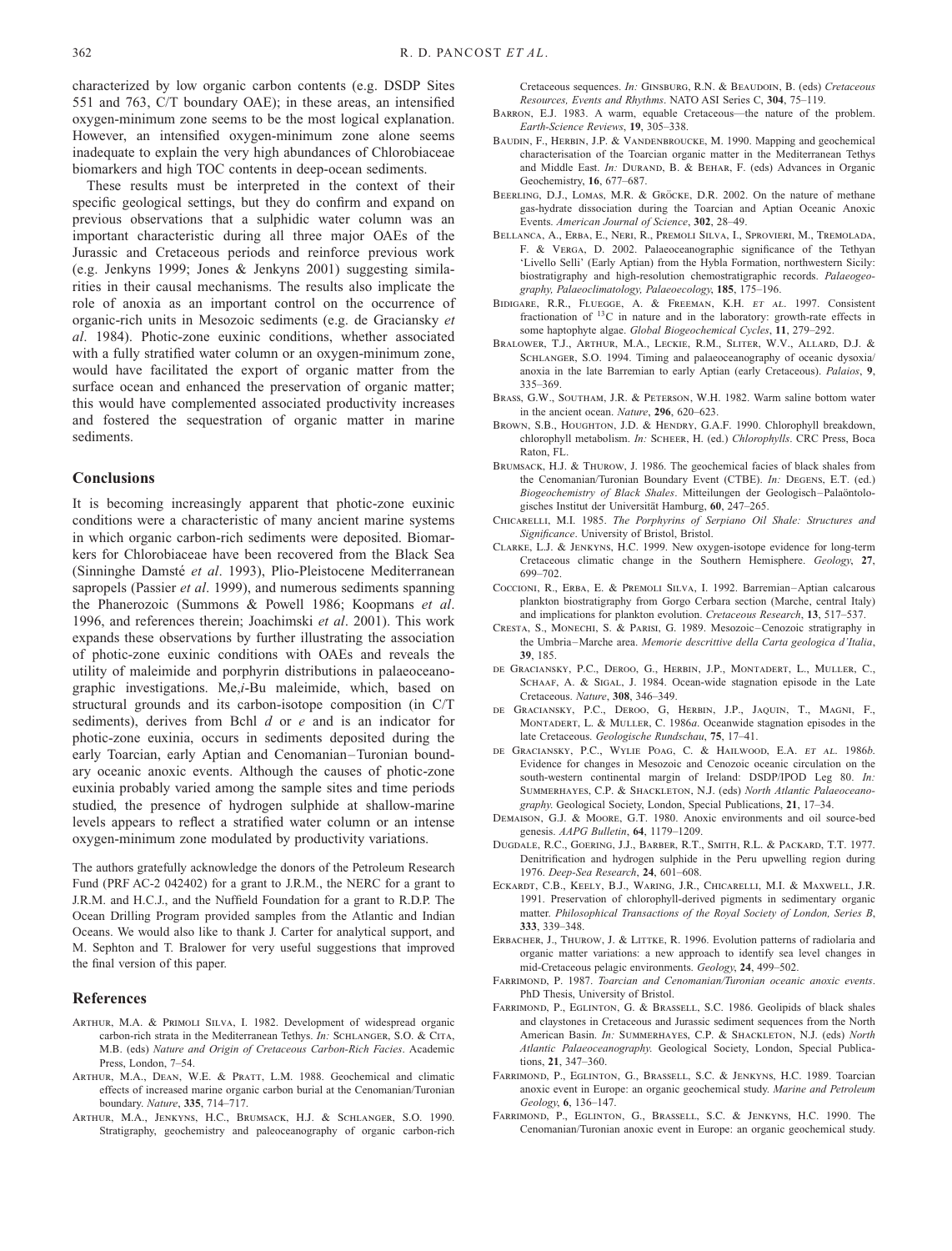Marine and Petroleum Geology, 7, 75–89.

- <span id="page-10-0"></span>Freeman, K.H. & Hayes, J.M. 1992. Fractionation of carbon isotopes by phytoplankton and estimates of ancient  $CO<sub>2</sub>$  levels. Global Biogeochemistry Cycles, 6, 185–198.
- Görür, N. 1991. Aptian–Albian palaeogeography of Neo-Tethyan domain. Palaeogeography, Palaeoclimatology, Palaeoecology, 87, 267–288.
- Gradstein, F.M., Kaminski, M.A. & Agterberg, F.P. 1999. Biostratigraphy and paleoceanography of the Cretaceous seaway between Norway and Greenland. Earth-Science Reviews, 46, 27–98.
- Grice, K., Gibbison, R., Atkinson, J.E., Schwark, L., Eckardt, C.B. & Maxwell, J.R. 1996. 1H-pyrrole-2,5-diones (maleimides) as indicators of anoxygenic photosynthesis in ancient water columns. Geochimica et Cosmochimica Acta, 60, 3913–3924.
- Grice, K., Schaeffer, P., Schwark, L. & Maxwell, J.R. 1997. Changes in palaeoenvironmental conditions during deposition of the Permian Kupferschiefer (Lower Rhine Basin, N.W. Germany) from variations in isotopic compositions of biomarker components. Organic Geochemistry, 26, 677–690.
- HAQ, B.U., HARDENBOL, J. & VAIL, P.R. 1987. Chronology of fluctuating sea levels since the Triassic. Science, 235, 1156-1167.
- HAQ, B.U., von RAD, U. & O'Connell, S. (EDS) 1990. Proceedings of the Ocean Drilling Program, Initial Reports, 122. Ocean Drilling Program, College Station, TX.
- HAQ, B.U., BOYD, R.L., Exon, N.F. & von RAD, U. 1992. Evolution of the central Exmouth Plateau: a post-drilling perspective. In: DEARMONT, L.H. & Mazzullo, E.K. (eds) Proceedings of the Ocean Drilling Program, Scientific Results, 122. Ocean Drilling Program, College Station, TX, 801–816.
- Hasegawa, T. 1997. Cenomanian–Turonian carbon isotope events recorded in terrestrial organic matter from northern Japan. Palaeogeography, Palaeoclimatogy, Palaeoecology, 130, 251–273.
- Hayes, J.M., Freeman, K.H., Popp, B.N. & Hoham, C. 1990. Compound-specific isotopic analyses: a novel tool for the reconstruction of ancient biogeochemical processes. In: DURAND, B. & BEHAR, F. (eds) Advances in Organic Geochemistry 1989, Organic Geochemistry, 1115–1128.
- Herbin, J.P., Montadert, L., Muller, C., Gomez, R., Thurow, J. & WIEDMANN, J. 1986. Organic-rich sediments at the Cenomanian–Turonian boundary in oceanic and coastal basins in the North Atlantic and Tethys. In: SUMMERHAYES, C.P. & SHACKLETON, N.J. (eds) North Atlantic Palaeoceanography. Geological Society, London, Special Publications, 21, 389–422.
- HESSELBO, S.P., GRÖCKE, D.R., JENKYNS, H.C., BJERRUM, C.J., FARRIMOND, P., Bell, H.S.M. & Green, O.R. 2000. Massive dissociation of gas hydrate during a Jurassic oceanic anoxic event. Nature, 406, 392-395.
- HODGSON, G.W., STROSHER, M. & CASAGRANDE, D.J. 1971. Geochemistry of porphyrins: analytical oxidation to maleimides. In: VON GAERTNER, H.R. & Wehner, H. (eds) Advances in Organic Geochemistry. Pergamon Press, Oxford, 151–161.
- Hollander, D.J., Besserau, G., Belin, S. & Huc, A.Y. 1991. Organic matter in the early Toarcian shales, Paris Basin, France: a response to environmental changes. Revue de l'Institut Français du Pétrole, 46, 543-562.
- IMHOFF, J.F. 1995. Taxonomy and physiology of phototrophic purple bacteria and green sulfur bacteria. In: Blankenship, R.E., Madigan, M.T. & Bauer, C.E. (eds) Anoxygenic Photosynthetic Bacteria. Kluwer Academic, Dordrecht,  $1 - 15$ .
- Ivanenkov, V.N. & Rozanov, A.G. 1961. Hydrogen sulphide contamination of the intermediate waters of the Arabian Sea and the Bay of Bengal. Okeanologia, 1, 443–449.
- Jenkyns, H.C. 1980. Cretaceous anoxic events: from continents to oceans. Journal of the Geological Society, London, 137, 171–188.
- Jenkyns, H.C. 1985. The early Toarcian and Cenomanian–Turonian anoxic events in Europe: comparisons and contrasts. Geologische Rundschau, 74, 505–518.
- Jenkyns, H.C. 1988. The Early Toarcian (Jurassic) anoxic event: stratigraphic, sedimentary, and geochemical evidence. American Journal of Science, 288, 101–151.
- JENKYNS, H.C. 1999. Mesozoic anoxic events and palaeoclimate. Zentrablatt für Geologie und Paläontologie, 1997, 943-949.
- Jenkyns, H.C. 2003. Evidence for rapid climate change in the Mesozoic– Palaeogene greenhouse world. Philosophical Transactions of the Royal Society, Series A, 361, 1885–1916.
- Jenkyns, H.C. & Clayton, C.J. 1986. Black shales and carbon isotopes in pelagic sediments from the Tethyan Lower Jurassic. Sedimentology, 33, 87-106.
- Jenkyns, H.C. & Clayton, C.J. 1997. Lower Jurassic epicontinental carbonates and mudstones from England and Wales: chemostratigraphic signals and the early Toarcian anoxic event. Sedimentology, 44, 687–706.
- JENKYNS, H.C., SARTI, M., MASETTI, D. & HOWARTH, M. 1985. Ammonites and stratigraphy of Lower Jurassic black shales and pelagic limestones from the Belluno Trough, Southern Alps, Italy. Eclogae Geologicae Helvetiae, 78, 299–311.
- JENKYNS, H.C., GALE, A.S. & CORFIELD, R.M. 1994. Carbon-isotope and oxygenisotope stratigraphy of the English chalk and Italian Scaglia and its

palaeoclimatic significance. Geological Magazine, 131, 1–34.

- JENKYNS, H.C., GRÖCKE, D.R. & HESSELBO, S.P. 2001. Nitrogen isotope evidence for water mass denitrification during the early Toarcian (Jurassic) oceanic anoxic event. Paleoceanography, 16, 593–603.
- JENKYNS, H.C., JONES, C.E., GRÖCKE, D.R., HESSELBO, S.P. & PARKINSON, D.N. 2002. Chemostratigraphy of the Jurassic System: applications, limitations and implications for palaeoceanography. Journal of the Geological Society, London, 159, 351–378.
- Joachimski, M.M., Ostertag-Henning, C. & Pancost, R.D. et al. 2001. Water column anoxia, enhanced productivity, and concomitant changes in  $\delta^{13}$ C and -34S across the Frasnian–Famennian boundary (Kowala–Holy Cross Mountains/Poland). Chemical Geology, 175, 109–131.
- Jones, C.E. & Jenkyns, H.C. 2001. Seawater strontium isotopes, oceanic anoxic events, and seafloor hydrothermal activity in the Jurassic and Cretaceous. American Journal of Science, 301, 112–149.
- Keely, B.J. & Maxwell, J.R. 1993. The Mulhouse basin: evidence from porphyrin distributions for water column anoxia during deposition of marls. Organic Geochemistry, 20, 1217–1225.
- KOOPMANS, M.P., SCHOUTEN, S., KOHNEN, M.E.L. & SINNINGHE DAMSTÉ. J.S. 1996. Restricted utility of aryl isoprenoids as indicators as indicators for photic-zone anoxia. Geochimica et Cosmochimica Acta, 60, 487–4876.
- Kuhnt, W., Thurow, J., Wiedmann, J. & Herbin, J.P. 1986. Oceanic anoxic conditions around the Cenomanian/Turonian boundary and the response of the biota. In: DEGENS, E.T. (ed.) Biogeochemistry of Black Shales. Mitteilungen der Geologisch–Palaöntologisches Institut der Universität Hamburg, 60, 205–246.
- KUHNT, W., NEDERBRAGT, A. & LEINE, L. 1997. Cyclicity of Cenomanian-Turonian organic-carbon-rich sediments in the Tarfaya Atlantic Coastal Basin (Morocco). Cretaceous Research, 18, 587–601.
- Kuypers, M. M. M. 2001. Mechanisms and biogeochemical implications of the mid-Cretaceous global organic carbon burial events. PhD thesis, University of Utrecht.
- KUYPERS, M.M.M., PANCOST, R.D. & SINNINGHE DAMSTÉ, J.S. 1999. A large and abrupt fall in atmospheric  $CO<sub>2</sub>$  concentrations in the Cretaceous. Nature, 399, 342–345.
- KUYPERS, M.M.M., PANCOST, R.D., NIJENHUIS, I.A. & SINNINGHE DAMSTÉ, J.S. 2002. Enhanced productivity led to increased organic carbon burial in the euxinic North Atlantic basin during the late Cenomanian oceanic anoxic event. Paleoceanography, 17(4), 3-1-3-13.
- LITTLE, C.T.S. & BENTON, M.J. 1995. Early Jurassic mass extinction-a global long term event. Geology, 23, 495–498.
- Menegatti, A.P., Weissert, H., Brown, R.S., Tyson, R.V., Farrimond, P., STRASSER, A. & CARON, M. 1998. High-resolution  $\delta^{13}$ C stratigraphy through the early Aptian 'Livello Selli' of the Alpine Tethys. Paleoceanography, 13, 530–545.
- Monaco, P., Nocchi, M., Ortega-Huertas, M., Palomo, I., Martinez, F. & Chiavini, G. 1994. Depositional trends in the Valdorbia Section (Central Italy) during the Early Jurassic, as revealed by micropaleontology, sedimentology and geochemistry. Eclogae Geologicae Helvetiae, 87, 157–223.
- PÁLFY, J. & SMITH, P.L. 2000. Synchrony between early Jurassic extinction, oceanic anoxic event, and the Karoo–Ferrar flood basalt volcanism. Geology, 28, 747–750.
- PANCOST, R.D., CRAWFORD, N. & MAXWELL, J.R. 2002. Molecular evidence for basin-scale photic zone euxinia in the Permian Zechstein Sea. Chemical Geology, 188, 217–227.
- PASSIER, H.F., BOSCH, H.J. & NIJENHUIS, I.A. ET AL. 1999. Sulphidic Mediterranean surface waters during Pliocene sapropel formation. Nature, 397, 146–149.
- PEDERSEN, T.F. & CALVERT, S.E. 1990. Anoxia vs. productivity: what controls the formation of organic-carbon-rich sediments and sedimentary rocks. AAPG Bulletin, 74, 454–466.
- PETTINELLI, R., NOCCHI, M. & PARISI, G. 1995. Late Pliensbachian-Toarcian biostratigraphy and environmental interpretations in the Ionian Basin (Lefkas Island, western Greece) as compared to the Umbria–Marchean Basin (Central Italy). Bollettino del Servizio Geologico d'Italia, 114, 97–158.
- PRATT, L.M. & KING, J.D. 1986. Variable marine productivity and high eolian input recorded by rhythmic black shales in mid-Cretaceous pelagic deposits from Central Italy. Paleoceanography, 1, 507–522.
- Quirke, J.M.E., Shaw, G.J., Soper, P.D. & Maxwell, J.R. 1980. Petroporphyrins II. The presence of porphyrins with extended alkyl substituents. Tetrahedron Letters, 36, 3261–3267.
- Repeta, D.J., Simpson, D.J., Jorgensen, B.B. & Jannasch, H.W. 1989. Evidence for anoxygenic photosynthesis from the distribution of bacteriochlorophylls in the Black Sea. Nature, 342, 69-72.
- ROSELL-MELÉ, A., CARTER, J.F. & MAXWELL, J.R. 1996. High performance liquidchromatography mass-spectrometry of porphyrins by using an atmosphericpressure interface. Journal of the American Society of Mass Spectrometry, 7, 965–971.